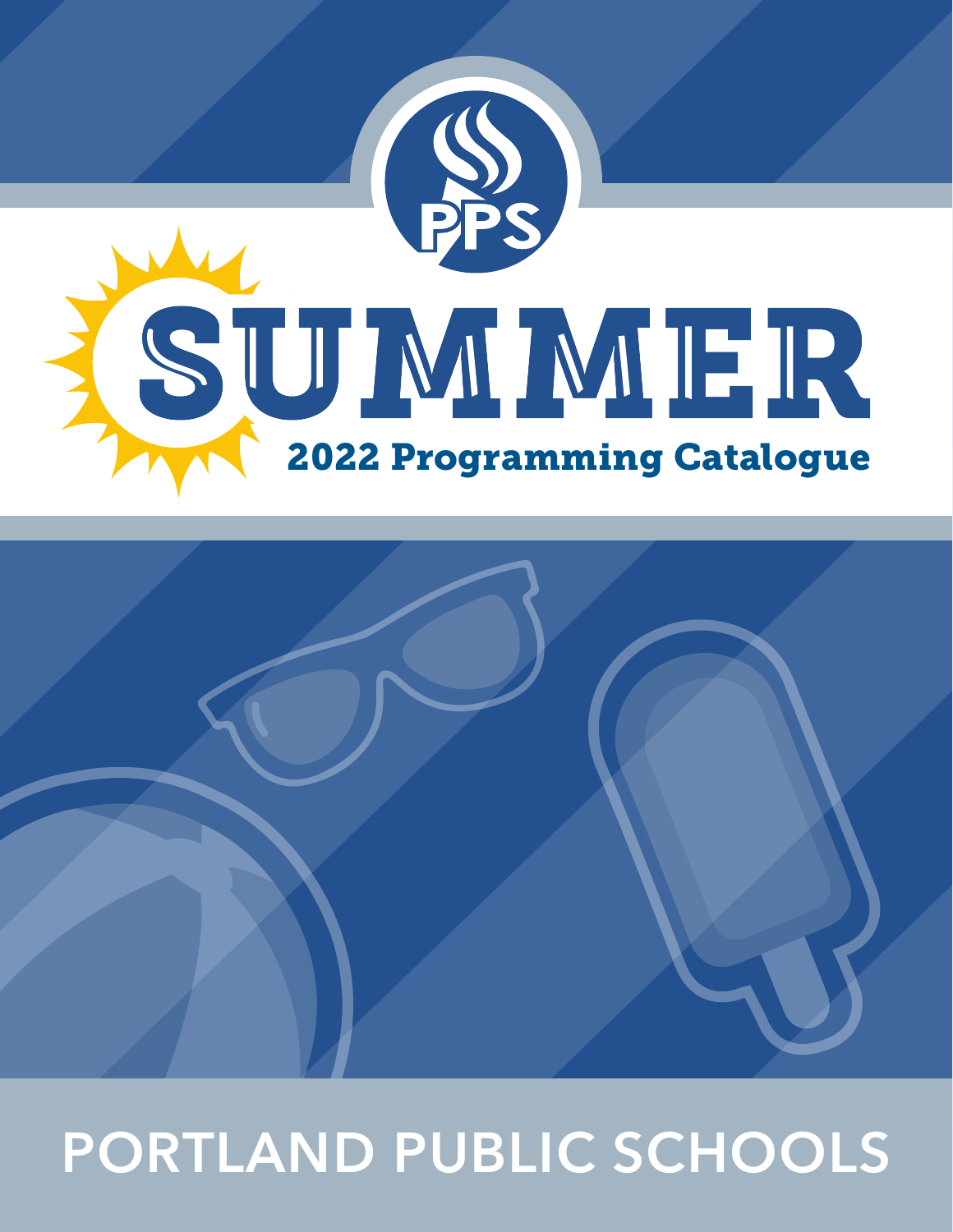# PPS 2022 Summer Programming

| <b>American Indian Science and Engineering Society (AISES) Exploring STEM</b><br>(Science, Technology, Engineering, Math) through College and Career Readiness 4 |
|------------------------------------------------------------------------------------------------------------------------------------------------------------------|
|                                                                                                                                                                  |
|                                                                                                                                                                  |
|                                                                                                                                                                  |
| Black Parent Initiative (BPI) Summer Camp Programming (Sawubona)6                                                                                                |
|                                                                                                                                                                  |
|                                                                                                                                                                  |
|                                                                                                                                                                  |
|                                                                                                                                                                  |
|                                                                                                                                                                  |
|                                                                                                                                                                  |
|                                                                                                                                                                  |
|                                                                                                                                                                  |
|                                                                                                                                                                  |
|                                                                                                                                                                  |
| Fred Hampton Summer: The Making of the Next Rainbow Coalition 14                                                                                                 |
|                                                                                                                                                                  |
|                                                                                                                                                                  |
|                                                                                                                                                                  |
|                                                                                                                                                                  |
| Impact NW Youth Summer Camp and Impact NW Pathways to Trade Summer cohort  18                                                                                    |
|                                                                                                                                                                  |
|                                                                                                                                                                  |
| Maurice Lucas Foundation STEAM (Science, Technology, Engineering, Art, Math)                                                                                     |
| NAYA Summer Enrichment and Engagement Programming  20                                                                                                            |
|                                                                                                                                                                  |
|                                                                                                                                                                  |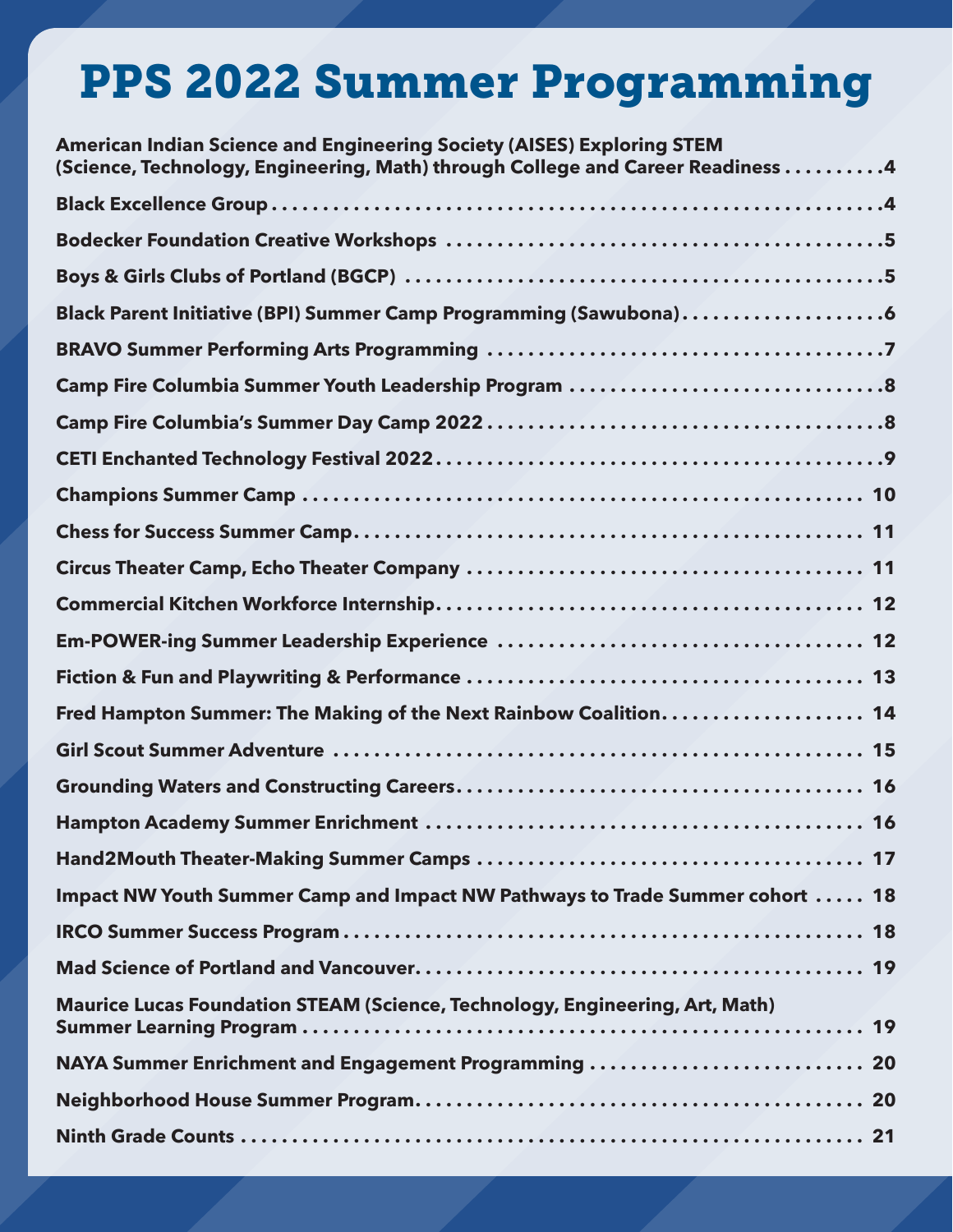| Pacific Islander Youth Mentoring and Tutoring Program  21                       |  |
|---------------------------------------------------------------------------------|--|
|                                                                                 |  |
|                                                                                 |  |
|                                                                                 |  |
|                                                                                 |  |
|                                                                                 |  |
|                                                                                 |  |
|                                                                                 |  |
| Rigor, Relevance, Relationships: Strategies for Elevating Youth Achievement 25  |  |
|                                                                                 |  |
|                                                                                 |  |
|                                                                                 |  |
| <b>STRATEGIES FOR SUCCESS TRANSITIONING FROM ELEMENTARY TO MIDDLE SCHOOL 28</b> |  |
| Summer Academy for Education and Employment (SAFE2) - 2022 Project  29          |  |
|                                                                                 |  |
|                                                                                 |  |
|                                                                                 |  |
|                                                                                 |  |
| TYE (TiE Young Entrepreneurs) Start Your Startup Summer Camp  32                |  |
| Urban League of Portland (ULPDX) Summer Youth Leadership Academy  32            |  |
|                                                                                 |  |
|                                                                                 |  |
| Wild Diversity Summer Camp - Land and Paddle Adventures 34                      |  |
|                                                                                 |  |
|                                                                                 |  |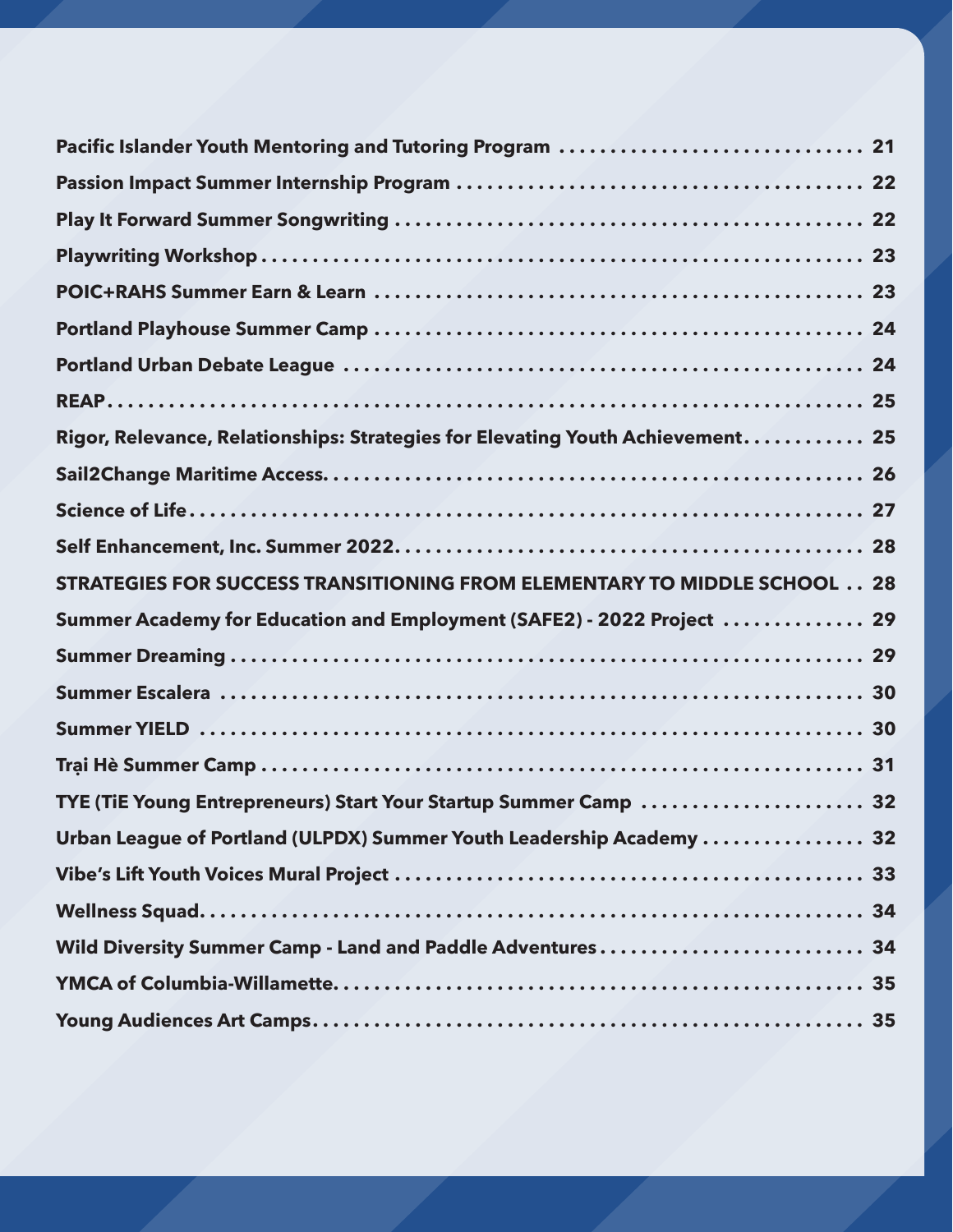### <span id="page-3-0"></span>**American Indian Science and Engineering Society (AISES) Exploring STEM (Science, Technology, Engineering, Math) through College and Career Readiness**

*[www.aises.org/pk12/PPSCamp](http://www.aises.org/pk12/PPSCamp)*

American Indian Science and Engineering Society (AISES) outreach staff will work with AISES membership in the area, local college and professional chapters, as well as tribal councils, Native community organizations, and PPS to recruit students interested in participating in Exploring STEM through College and Career Readiness. One AISES staff member will travel on one pre-camp outreach trip to engage Native community members, build relationships, and increase registration numbers. Once a student is interested in registering for camp, they will find more information on how to register on the aises.org website. They will fill out a registration form and, once the form is filled out, AISES staff will contact each participant to invite them to view a webinar detailing the camp and outlining what to expect during their time with AISES. A broad overview of AISES, the camp, college and career readiness, and STEM fields will be included.

Are you interested in Science, Technology, Engineering, or Mathematics? Do you want to learn about what you need to attend college or trade school? If so, join the American Indian Science and Engineering Society this summer as we learn the ins and outs of college and career readiness. Each day will focus on how to prepare for life after high school as we address questions like "How do I apply to college?", "What is financial aid?" and other important information — all while participating in fun STEM activities. Learn robotics, coding, digital storytelling, Indigenous star lore, and so much more! Want to talk to a STEM professional? — Indigenous guest speakers and Native knowledge keepers to guide you in the process. This camp offers students STEM learning through an Indigenous lens and is open to all learners!

#### **Open Enrollment**

**Capacity:** 20 per session **Contact:** Stacy Ledford, *[sledford@aises.org](mailto:sledford%40aises.org?subject=)*, 720-758-9736

### **Black Excellence Group**

This is an opportunity for current Black Excellence Group students and families.

All Black Excellence Group students and families, our programming is extending to SUMMER! Get ready for a Summer of Black Excellence! Hear about programming in groups this April and May to get connected.

**Direct Registration Capacity:** 135

**Contact:** *[mashari@blackexcellencegroup.org](mailto:mashari%40blackexcellencegroup.org?subject=)*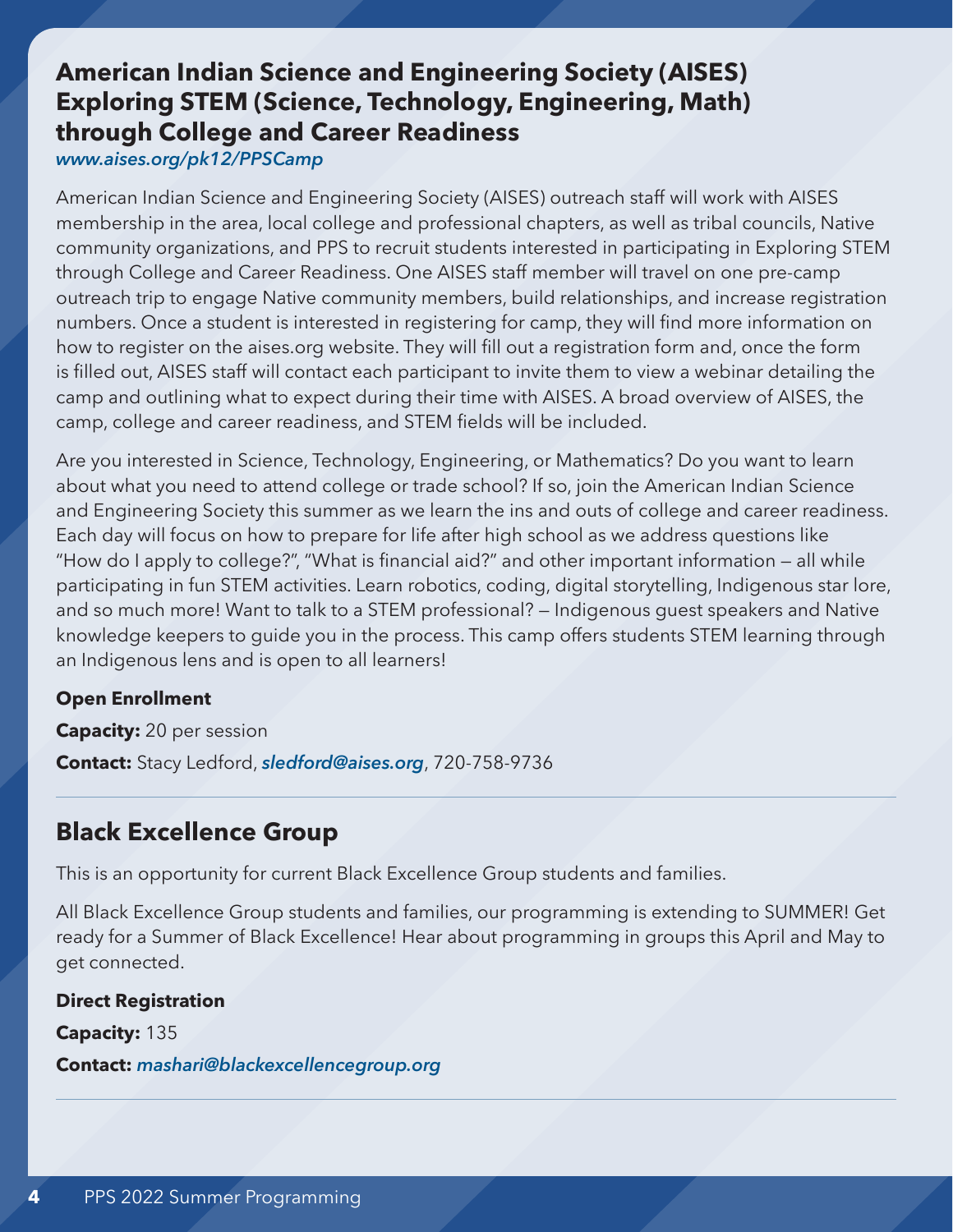### <span id="page-4-0"></span>**Bodecker Foundation Creative Workshops**

*[www.bodeckerfoundation.org](http://www.bodeckerfoundation.org)*

The Bodecker Foundation partners with professional artists, writers, designers, and educators to lead FREE, multidisciplinary creative workshops for Portland-area high school students. Our workshop disciplines include songwriting, audio engineering, creative writing, film/video, fashion, design, illustration, studio art, slam poetry, portfolio development, and zine making — among others. Threaded throughout is a career exploration and applied arts approach that uniquely centers collaboration, inclusivity, and positive affirmation of student identities.

#### **Open Enrollment**

**Capacity:** 12-15 students per workshop, total 120 High School

Online registration at *[www.bodeckerfoundation.org/workshop](http://www.bodeckerfoundation.org/workshop)*.

Questions? Please contact *[jodi@bodeckerfound.org](mailto:jodi%40bodeckerfound.org?subject=)* or *[workshops@bodeckerfound.org](mailto:workshops%40bodeckerfound.org?subject=)*

### **Boys & Girls Clubs of Portland (BGCP)**

*[www.bgcportland.org](http://www.bgcportland.org)*

BGCP has been on the forefront of providing youth development programs for Portland youth since 1946. Our mission is to empower all young people, especially those who need us most, to discover their full potential as caring, engaged, responsible community members. Our approach to youth development reflects this mission and uniquely positions us to address critical needs such as, unfinished learning, social emotional supports, healthy lifestyles, sports & recreation.

#### **Direct Registration**

**Capacity:** 45 youth per location & 30 teens per location

Visit *[www.bgcportland.org](http://www.bgcportland.org)* to register.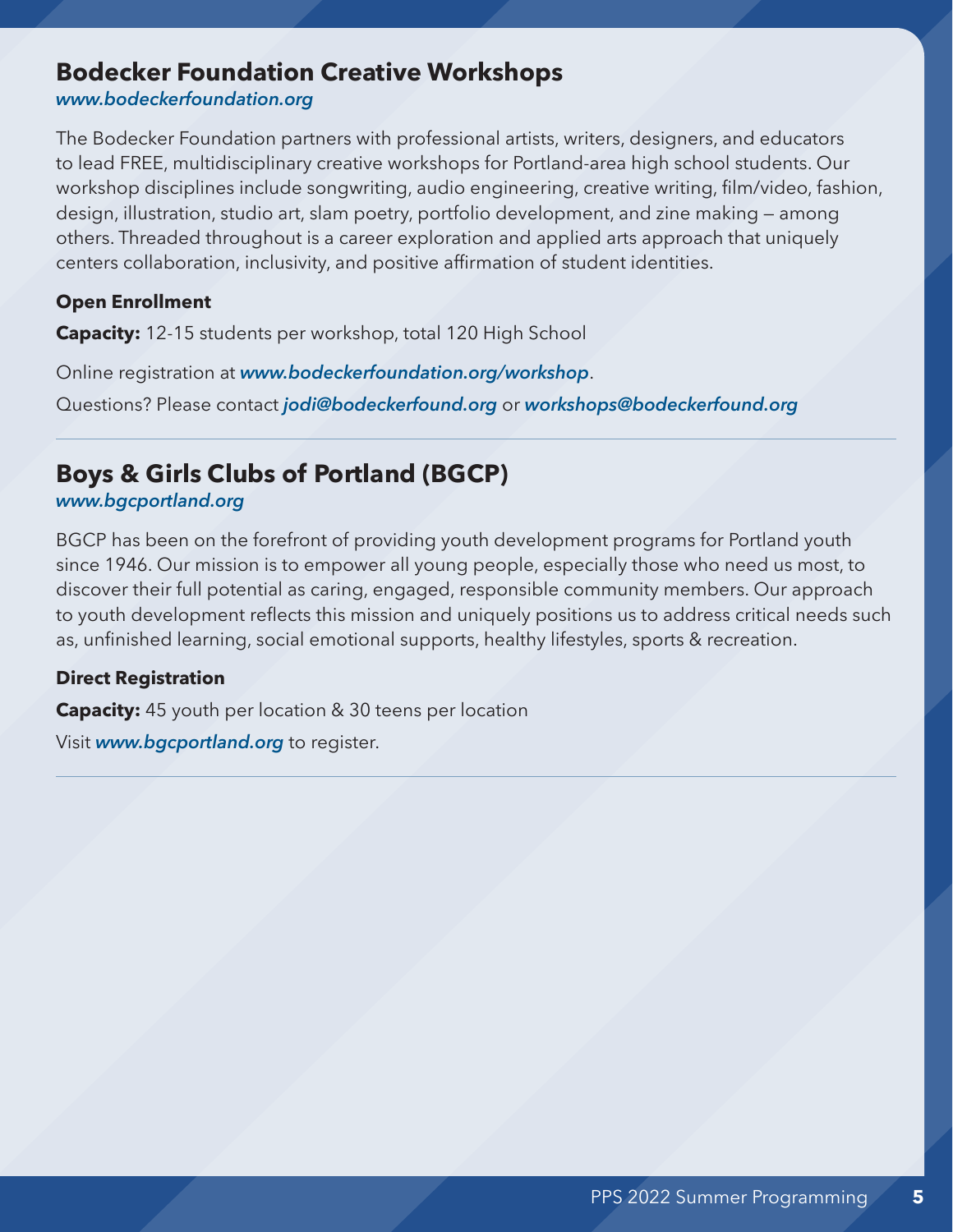### <span id="page-5-0"></span>**Black Parent Initiative (BPI) Summer Camp Programming (Sawubona)** *<https://www.thebpi.org>*

Back Parent Initiative (BPI) is implementing its summer enrichment programming for Black and African American students in 2nd through 5th grade. Programming will be engaging, in person, and culturally specific, while adhering to current summer camp guidelines. The programs will focus on positive cultural identity development and skill building through literacy and health-focused activities. Transportation will be provided if needed. On-site meals will also be provided. Every other Friday we will host an off-site field trip. Parents are welcome to serve as volunteers. Please reach out to our team if you are interested in volunteering or your child attending programming.

BPI will conduct outreach among families currently enrolled in programming. If interested in attending, they will be provided the necessary registration forms.

**Direct Registration Capacity:** 25-30

Contact Stephanie Harvey, 971.808.6454, *[Stephanie.Harvey@thebpi.org](mailto:Stephanie.Harvey%40thebpi.org?subject=)*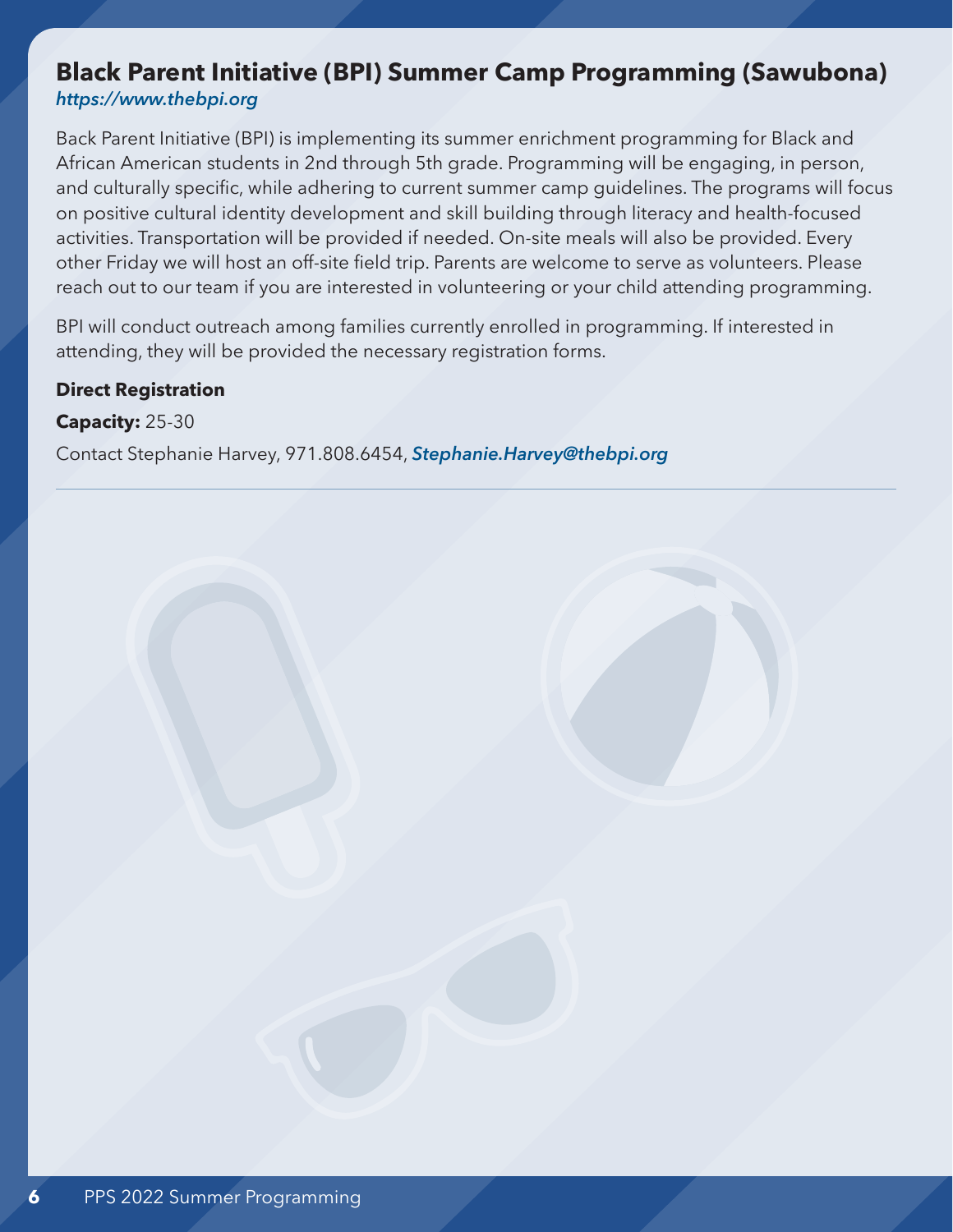### <span id="page-6-0"></span>**BRAVO Summer Performing Arts Programming**

#### *<https://oregonbravo.org>*

Program #1: General Music classes at Rosa Parks & Cesar Chavez: 126 students Program #2: Pilot programs: Choir class - 60 students; Drums - 20 students, Dance - 28 students Program #3: BRAVO Summer Camp: 40 existing BRAVO students Program #4 - BRAVO Summer Scholarships: 15 existing BRAVO students Program #5 - HS Mentorship Youth Employment Program: 20 existing BRAVO students.

#### **Grades: K-5, Middle School, High School**

Program #1: General Music classes at Rosa Parks & Cesar Chavez – open enrollment Program #2: Pilot programs: at Faubion, Woodlawn and Boise-Eliot – open enrollment Program #3: BRAVO Summer Camp – Direct appointment Program #4 - BRAVO Summer Scholarships – Direct appointment Program #5 - The BRAVO HS Mentorship Youth Employment Program – Direct appointment

#### **Open Enrollment:**

Program #1: General Music classes at Rosa Parks & Cesar Chavez: BRAVO's introductory music class will focus on musical exploration through poetry, musical genre, and games. Students will have the opportunity to discover various styles of music and the fundamentals that make up those styles, and have choices on which genres they would like to learn more about. In this fun and enriching environment, students can try their hand at writing a song or a rap, and they will have opportunities to share their work with the group and offer feedback, learning the value of teamwork, kindness, respect, diversity, and discipline through creativity.

Program #2: Pilot programs:

\*In BRAVO Choir Class: students will learn proper vocal techniques such as good breathing, blending, pitch, and harmony. Students will also explore and sing different genres of music. Each week, students will work on the songs they've chosen as a group and at the end of the 4 weeks they will perform their pieces. In addition to musical skills students will learn the value of teamwork, kindness, respect, diversity, and discipline.

\*In BRAVO Drumming Class, students will learn musical coordination and drills, in a structured, and goal-oriented team building environment. Students will have fun learning the values of notes, performance technique, and how to build confidence while enjoying the thrill of being part of an amazing ensemble drumming performance at the end of the 4-week summer class session.

\*In BRAVO Dance Class, students will learn the latest dance steps with an infusion of hip-hop, African and modern influences. Each week students will be introduced to new moves and techniques that will culminate in an explosive Dance performance at the end of the 4-week summer session.

Contact BRAVO's Director of Afterschool Programs Cinda Jackson to register at 971-255-0077 or *[cinda@oregonbravo.org](mailto:cinda%40oregonbravo.org?subject=)*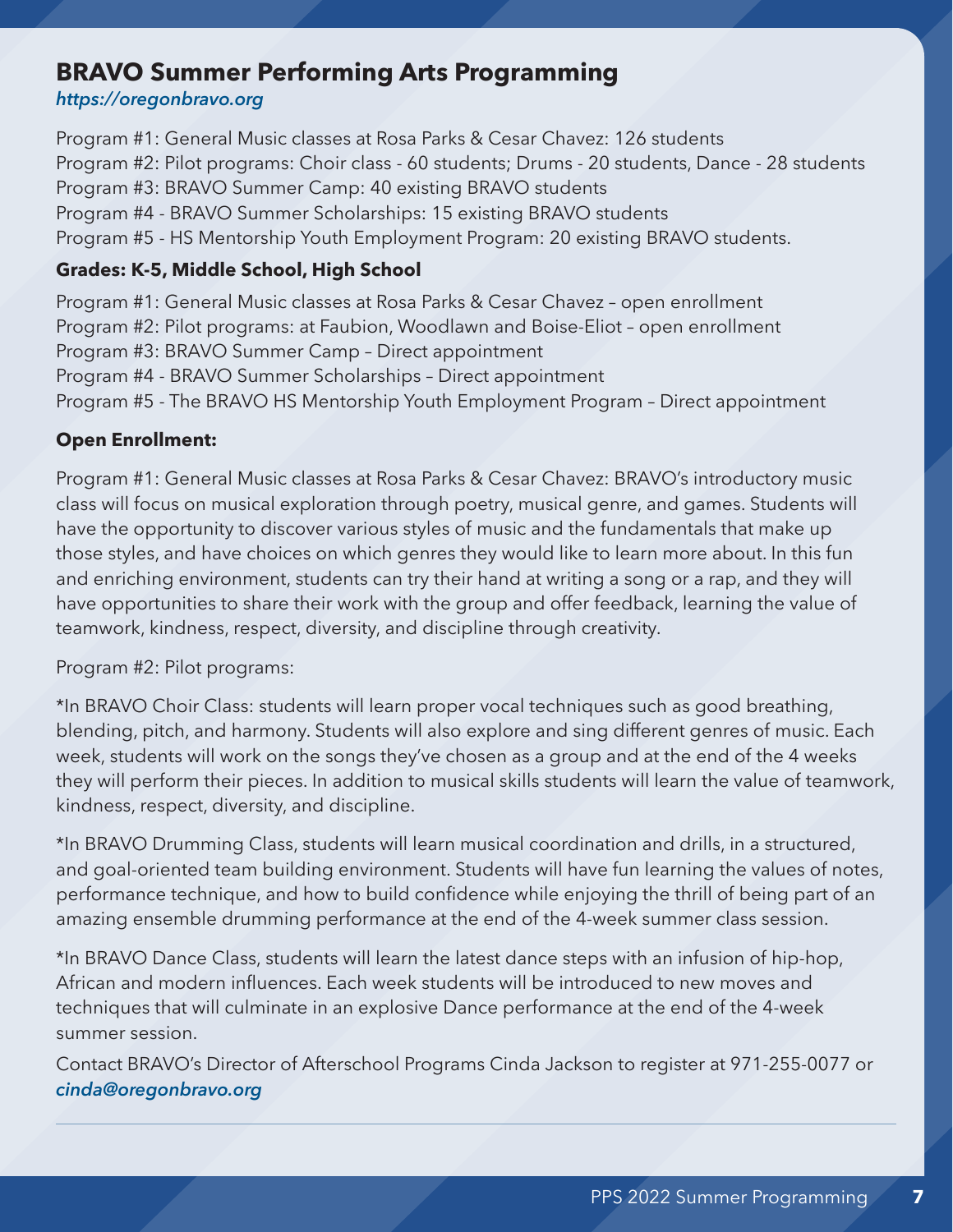### <span id="page-7-0"></span>**Camp Fire Columbia Summer Youth Leadership Program**

*<https://campfirecolumbia.org/programs/teen/>*

Camp Fire Columbia will offer youth an opportunity for leadership development and to learn life skills through hands-on experiences, field trips, and discussions. In addition, youth will explore, reflect, and participate in social-emotional learning methods and practices, social justice, and identity exploration. Youth will also have the opportunity to participate and learn about nature through hiking, exploring, and active experiences at Camp Namanu. Program will be offered three days a week between Monday and Friday from 1:00 pm – 7:00 pm.

#### **Direct Registration**

**Capacity:** Franklin - 10 students, Roosevelt – 30 students, McDaniel – 30 students, Chavez – 10 students

#### **Grades: Middle School, High School**

Interested students please contact Jorge (*[jcruz@campfirecolumbia.org](mailto:%20jcruz%40campfirecolumbia.org?subject=)*, 971-400-6642).

### **Camp Fire Columbia's Summer Day Camp 2022**

*<https://campfirecolumbia.org/portland-summer-day-camp/>*

Camp Fire Columbia offers themed, planned activities designed and implemented by Summer Day Camp staff which include, but are not limited to arts and crafts, group games, active recreation, cooking, reading, science projects, team building, academic connections, world cultures, community-based learning, life skills, outdoor activities, creative expression, leadership development, and more! Program is offered Monday-Friday from 7:00 am – 6:00 pm.

#### **Direct Registration**

#### **Capacity:** 60 per site

Registration will occur through Camp Fire's website: (*<https://campfirecolumbia.org/portland-summer-day-camp/>*).

Contact Jon (*[jmyers@campfirecolumbia.org](mailto:jmyers%40campfirecolumbia.org?subject=)* and 503-784-4093); or Sam (*[smorelli@campfirecolumbia.org](mailto:smorelli%40campfirecolumbia.org?subject=)* and 503-803-9223) before registering to receive an access code for registration.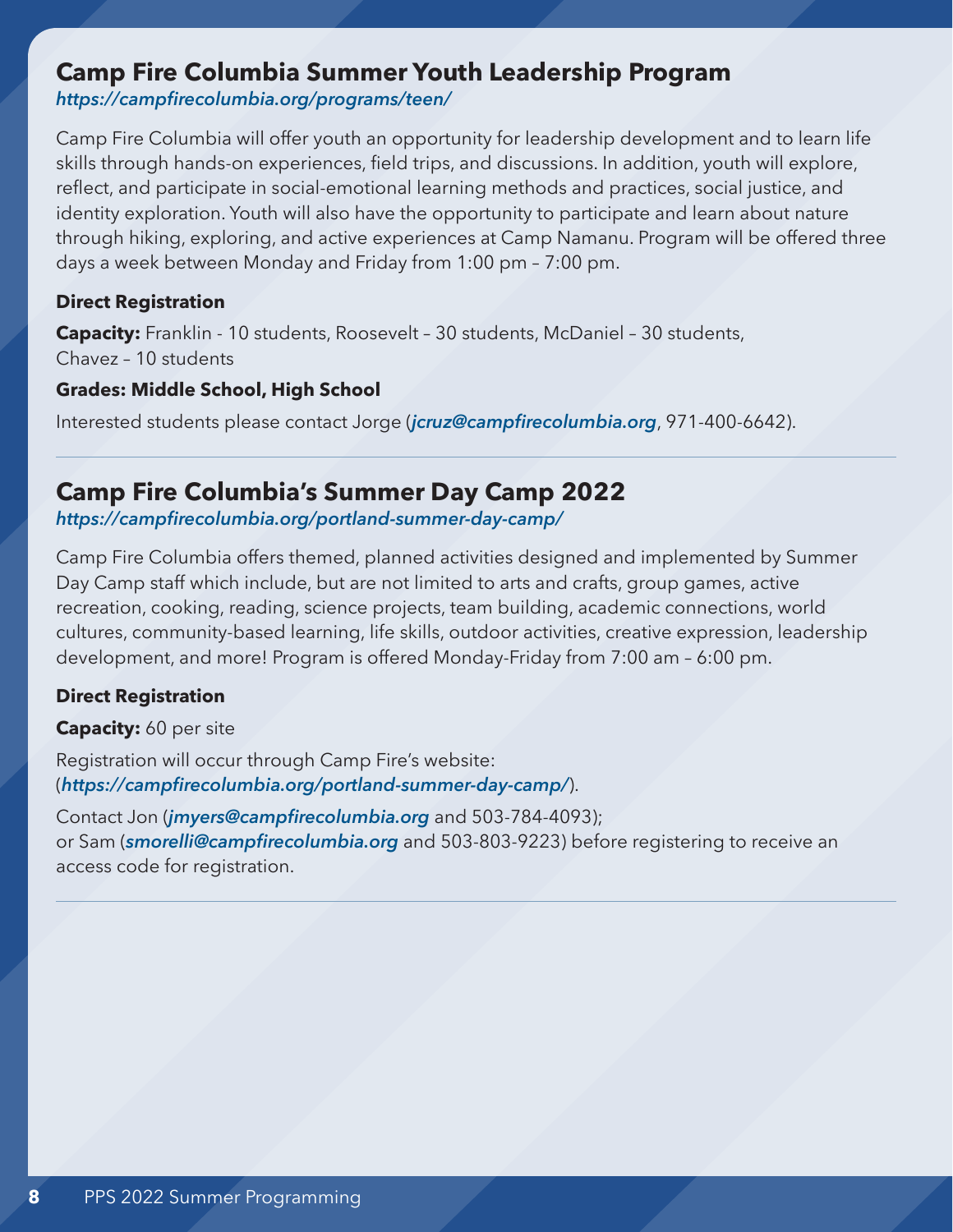### <span id="page-8-0"></span>**CETI Enchanted Technology Festival 2022**

*<https://ceti.institute>*and *<https://ceti.institute/programs/enchanted-tech-22>*

Six weeks of collaborative learning, play, and creative experiments using cutting edge technologies (xr, creative code, smart tech, interactive objects), art and music to craft delightful and imaginative interactive objects, stories, spaces, and experiences placed around the city. Our festival this year will be made up of 3 institutes for Youth and Community Interactive Murals (Jul 11 - Jul 21); Enchanted Objects (Jul 25 - Aug 4); and Augmented Storytelling (Aug 1 - Aug 12) followed by project creation (and an optional September community showcase).

The participatory institutes, a series of formal and informal experiences are composed of workshops, inspiring speakers (demos/show and tell), project hours, mentoring, peer learning, collaborative idea generation, experimentation, and prototyping, family-style meals and discussions, field trips, site visits, and research "walks".

Come experiment and create with an amazing talented community of artists and technologists, creating wondrous, whimsical, mesmerizing objects, stories, and spaces. You can drop-in and engage as much as you wish. Bring friends and family.

We will have plenty of mentored time where participants can learn, train, and experiment in the lab, and time to work on projects independently or in groups throughout July and August. We will attempt to stream workshops and speakers, and create videos of the content to share with families, friends, neighbors, and community to encourage deeper engagement. We will have an optional show in September for participants to share their creations with the broader community. These showcases are empowering for youth and their families, allowing them to share their inspiring ideas and creations. Participants can join the stream at home with the community but we will also stream to a space at PSU so students can watch on site and continue discussions.

#### **Open Enrollment**

#### **Capacity:** 75

Students can register for 1 - 3 institutes and can choose workshops within those. Workshop enrollment is more limited.

Enchanted Technologies Summer Festival 2022: July 7 — Aug 19, 2022

Details (including a link to register) at *<https://ceti.institute/programs/enchanted-tech-22>*. Send email to *[hello@ceti.institute](mailto:hello%40ceti.institute?subject=)* with questions or to talk.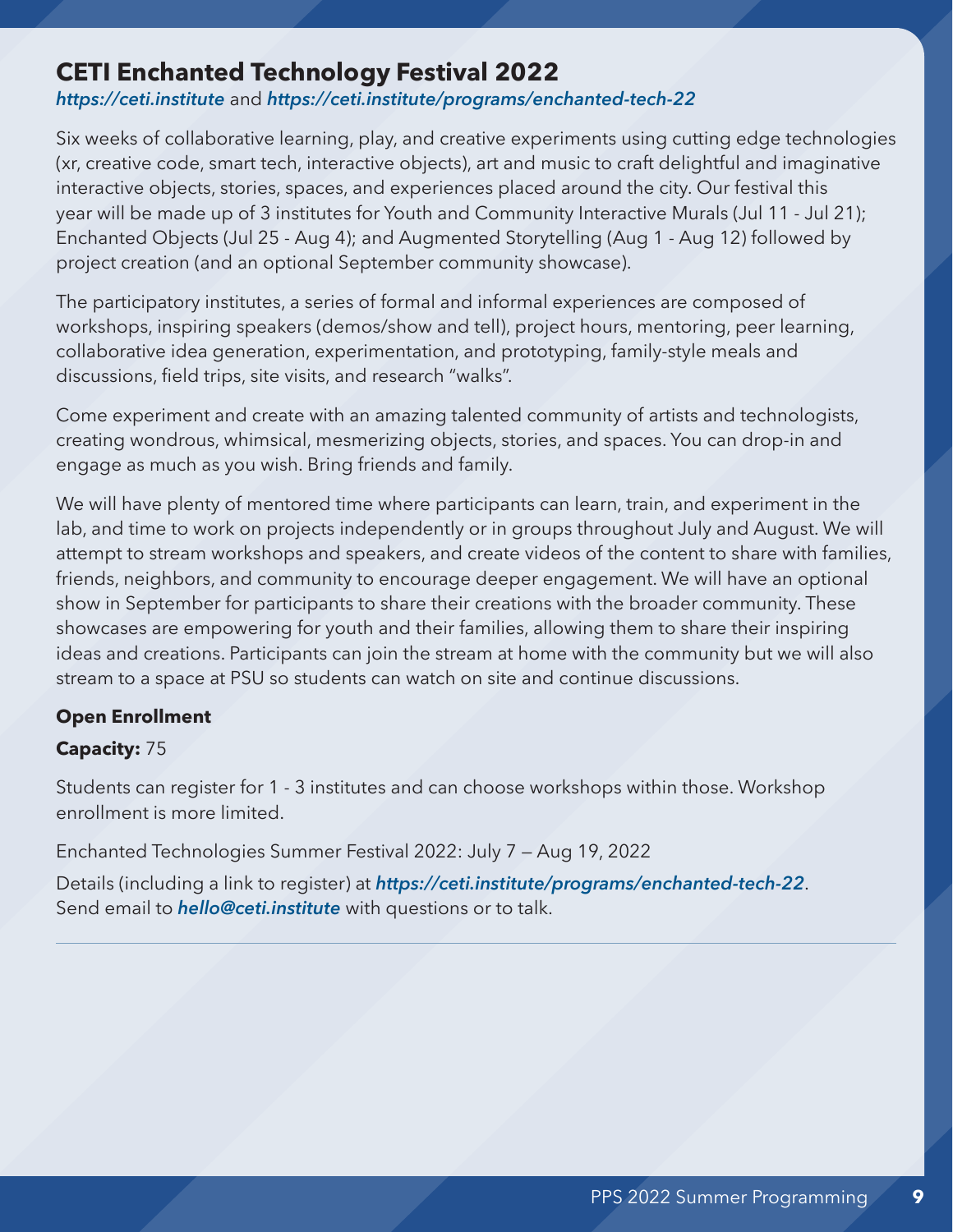### <span id="page-9-0"></span>**Champions Summer Camp**

*[www.discoverchampions.com](http://www.discoverchampions.com)*

Summer Quest 2022: Discovery, Learning, Adventure. Join us for a race to discover the world no flight required! This summer students go on a journey of discovery around the world where they'll take on new perspectives beyond the walls of their home and school. The theme draws inspiration from popular TV shows featuring travel challenges. Students team up and engage in weekly quests that broaden their exposure to and understanding of people and places around the world. They'll learn how to innovate to solve real-world problems, connect with diverse cultures, persevere through challenges, and celebrate their accomplishments as a team and as individuals - all while practicing key skills in math, language, social studies, and science! At the beginning of each week, students will embark on a quest to discover something about their world through tasks that ultimately lead them to a mystery destination. As they gather clues and complete tasks, they'll practice sustainable ways to care for our world, try out new ways to take care of their mental and physical health, embrace different perspectives, and explore the impact of their influence when they create and share information with others. To close out the quest, students will compile all they've learned into a collective solution to the quest. They'll reflect on and celebrate where their adventures took them and discover the different paths other teams chose, learning that there are many ways to complete the same quest. Our summer program is aligned to four guiding principles based on input from families about what kids need most today. While each of the 10 summer quests are aligned to a particular guiding principle, all four guiding principles show up strongly in every quest! We've provided some examples for field trips and service-learning projects that also align to the guiding principles, and these could be scheduled at any time throughout the summer. This summer's program also includes a more comprehensive approach to learning loss through reading and writing clubs, reading circles, read-alouds, independent reading time, math manipulatives, math games, and more.

#### **Open Enrollment**

**Capacity:** 45 per site, 60 at Astor Elementary **Contact:** Sherri Burks, *[sburks@discoverchampions.com](mailto:sburks%40discoverchampions.com?subject=)*, 503-701-3488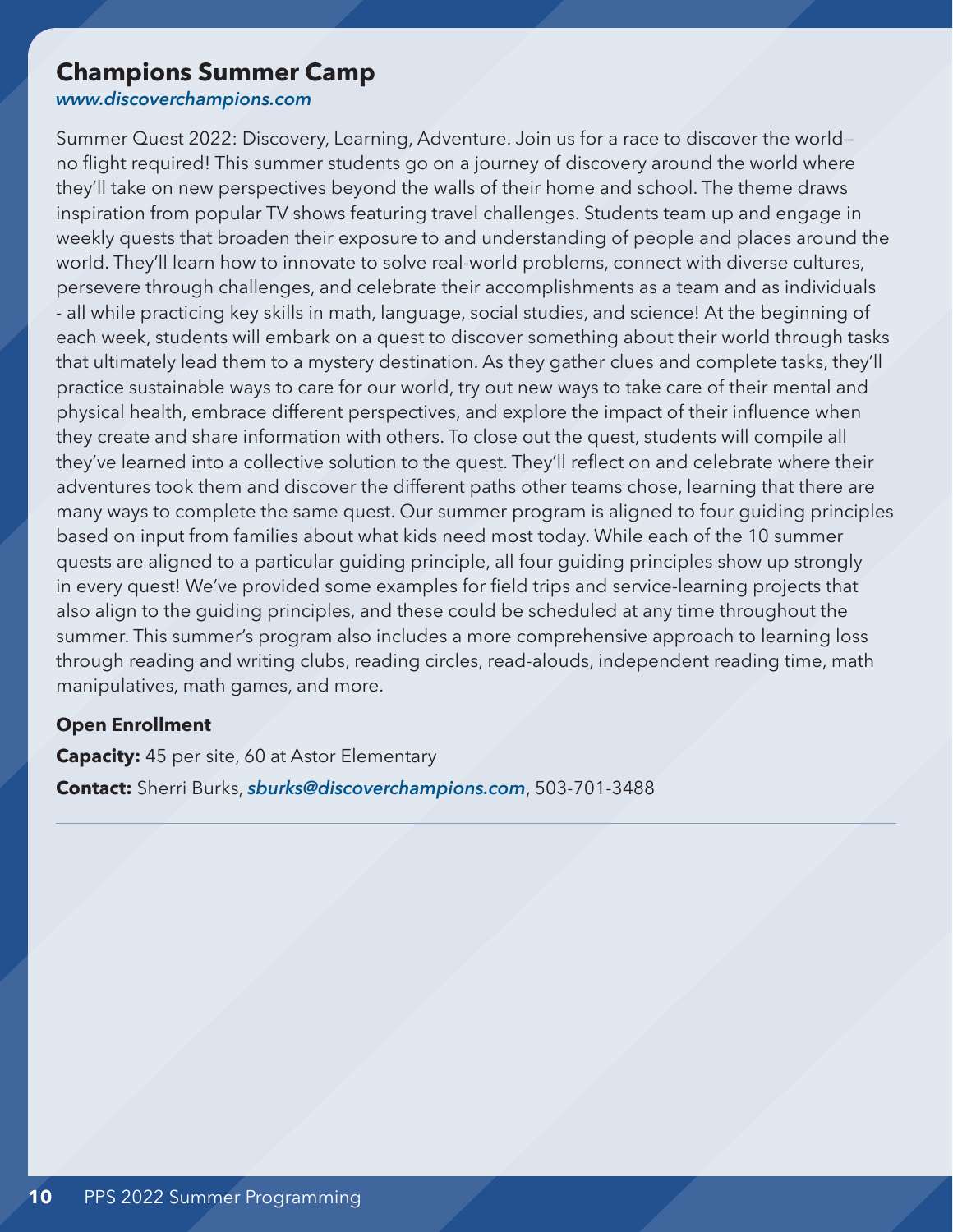### <span id="page-10-0"></span>**Chess for Success Summer Camp**

#### *[www.chessforsuccess.org](http://www.chessforsuccess.org)*

Chess for Success Day Camps create ways for children to grow and learn through outdoor play, chess instruction, pro-social peer interaction, and exploration. Camps take place in July and August in various locations around the city. Chess for Success camps offer various ways for children to nurture their relationship to themselves, peers, and trusted adults.

Parents can register online at *[www.chessforsuccess.org](http://www.chessforsuccess.org)* and click the "Summer Camp" tab.

#### **Open Enrollment Capacity:** 30

#### **Grades: K-5, Middle School**

For assistance, contact Patty O'Hollearn at 503-295-1230

### **Circus Theater Camp, Echo Theater Company**

#### *<https://www.echotheaterpdx.org>*

Explore acrobatics, physical theater, juggling, stilt-walking and your own imagination in this safe and inclusive camp. Build confidence, grace, and strength as you discover your inner circus performer. Collaborate with peers and directors to create a unique Circus Show for family and friends. No experience necessary.

In order to support underserved populations, we are prioritizing low income and BIPOC families. Families will complete a Google Form application to request a space in a camp. Spaces will be given to families based on need as available. Families will be contacted by email as spots become available. The application will be available at *[www.echotheaterpdx.org](http://www.echotheaterpdx.org)*.

#### **Open Enrollment**

**Capacity:** 20

#### **Grades: K-5, Middle School**

Contact *[hello@echotheaterpdx.org](mailto:hello%40echotheaterpdx.org?subject=)* or 971-267-3246 for more information.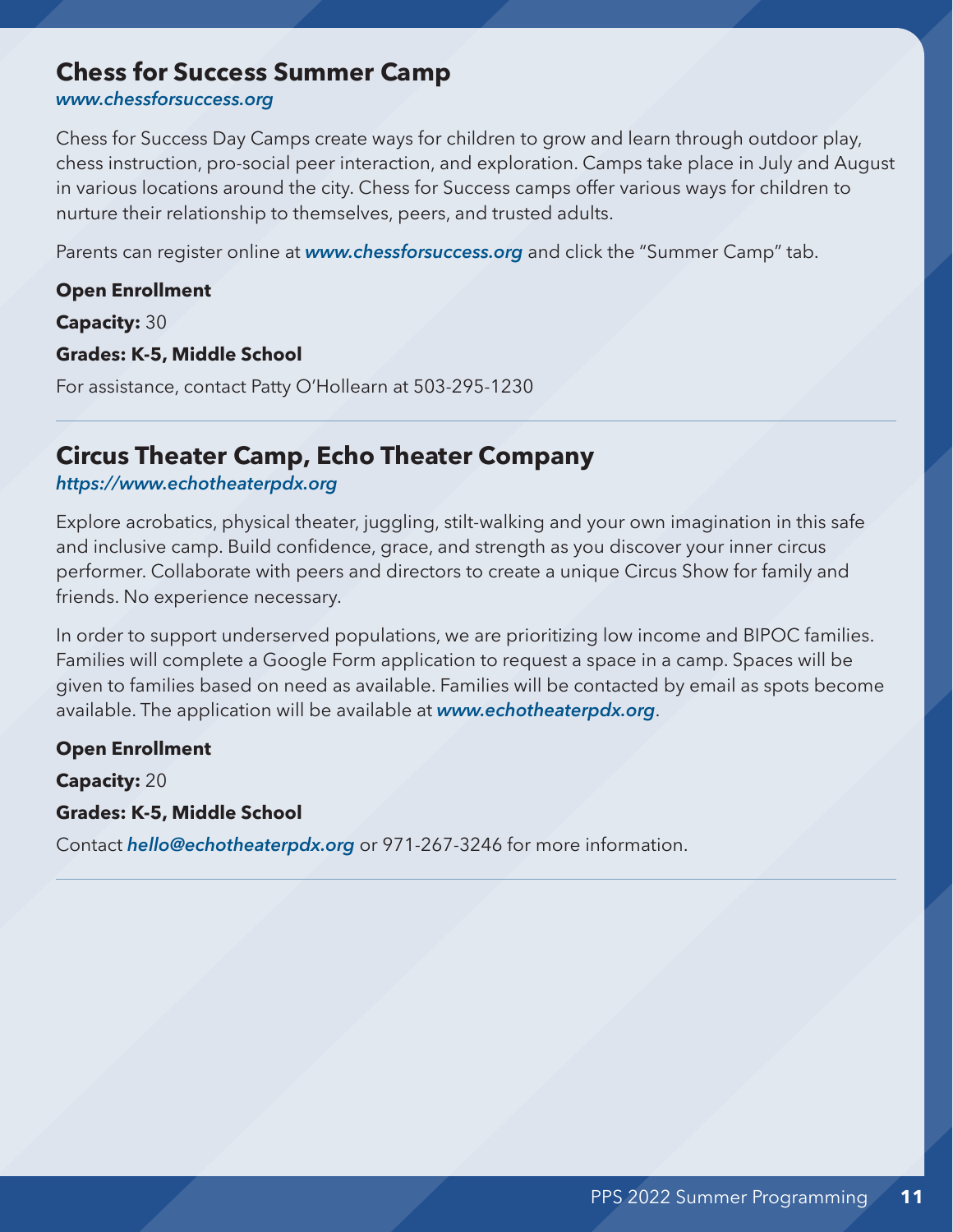### <span id="page-11-0"></span>**Commercial Kitchen Workforce Internship**

#### *<https://feedthemass.org/>*

Feed The Mass is offering opportunities for young people to gain valuable workforce experience over the summer. We are looking for 8 paid interns to train in our commercial kitchen. Programming is designed to equip interns with the vital knowledge, skills, and experience they'll need to succeed in high level jobs in the hospitality industry.

**Open Enrollment Capacity:** 8 **Grades: High School Contact:** Jacobsen Valentine, *[jvalentine@feedthemass.com](mailto:jvalentine%40feedthemass.com?subject=)*

### **Em-POWER-ing Summer Leadership Experience**

#### *[www.IAmMOREresilient.com](http://www.IAmMOREresilient.com)*

I Am MORE and its community-based partners and artists are coming together to offer Black elementary and high school youth a unique, culturally relevant summer experience. Young students will be able to interact with a Grammy-nominated artist for drumming, singing and creative activities, such as painting, drawing and music making, as well as the city's first Black clown, Nikki The Brown Clown, who will offer literacy programming, and opportunities to teach youth about farming at a community garden she manages on NE Emerson. We will also have certified teachers who will tutor young kids in reading and math. Breakfast and lunch will be provided. Black high schoolers who apply for I Am MORE's Em-POWER-ing Summer Learning Experience will be paid \$18/hour for their participation in a series of leadership-preparation workshops, such as life skills, financial literacy, adulting, business and other topics. They will also be engaging in creative opportunities that develop social-justice leadership, entrepreneurship and service learning. They will also engage in Black Joy outings, performances and hands-on opportunities to learn marketing, creative design and other business skills. The high school curriculum is more of a cultural rite-of-passage program to groom potential leaders, entrepreneurs, arts and creative thinkers and social justice advocates.

#### **Direct Registration**

We have 60 of the paid positions available for high schoolers. We are open to no more than 80- 100 elementary schoolers. The elementary school youth do not need to apply; they can just show up. As this is also a paid learning experience for high schoolers, we will take applications that allow youth to identify their interest and note their commitment levels.

**Contact:** Dr. S. Renee Mitchell, *[IAmMOREresilient@gmail.com](mailto:IAmMOREresilient%40gmail.com?subject=)*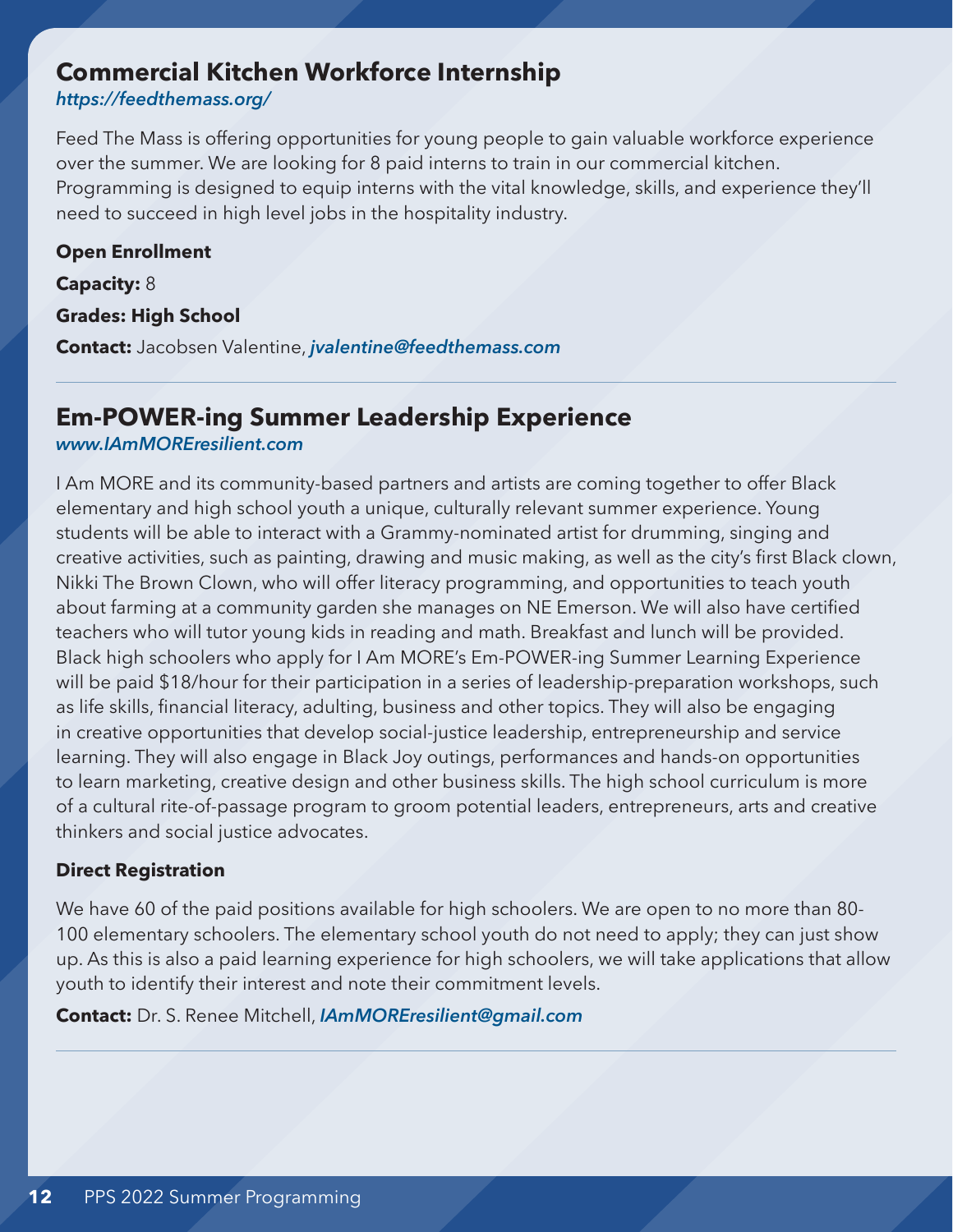### <span id="page-12-0"></span>**Fiction & Fun and Playwriting & Performance**

*<https://www.writopialab.org/PPS>*

Writopia Lab will create two creative, thought-provoking, and super fun programs for middle school writers.

#### *Fiction and Fun*

In the mornings, young writers work in small age-based groups with a published author or produced playwright on developing and completing a short story, poetry collection, one-act play, or another piece of writing that's important to them. In the afternoon, writers will explore various writing genres and forms, such as comedy, mystery, spoken word, poetry walks around the neighborhood, flash fiction, zinemaking, and screenwriting. The weeks will culminate in a public reading of brand new work by talented young writers.

#### *Playwriting and Performance*

Young playwrights spend the mornings developing brand new plays or musicals under the guidance of a professional playwright. In the afternoons, they dive into the world of performance, with mini-workshops in character creation, theatrical design, voice and speech, and a look at acting fundamentals as they take on roles in their peers' plays. The week will culminate in a live performance of original one-act plays written and performed by these young dramatists of tomorrow.

#### **Open Enrollment**

3 sessions 20 students each session

#### **Grades: Middle School**

Registration: *[register@writopialab.org](mailto:register%40writopialab.org?subject=)*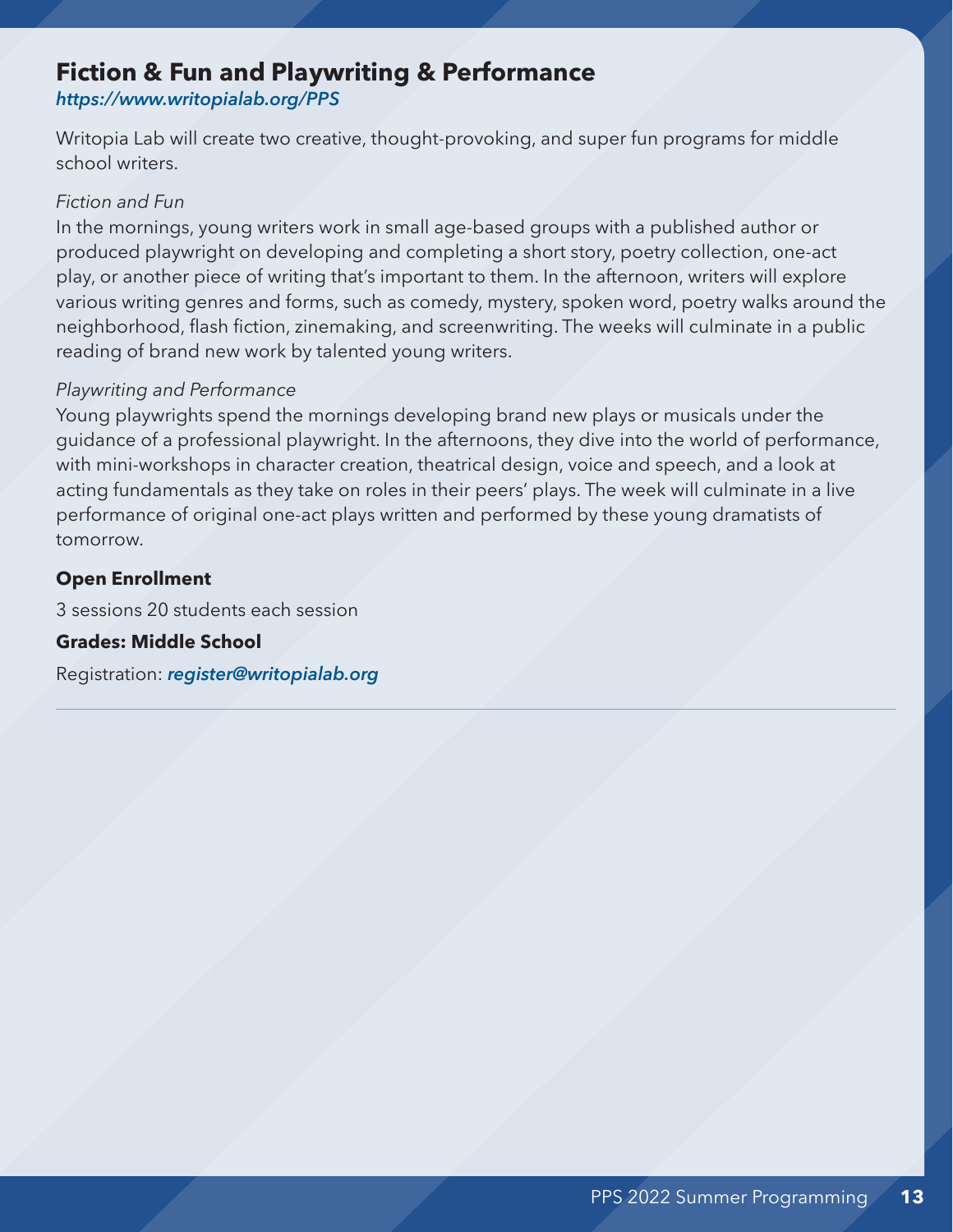# <span id="page-13-0"></span>**Fred Hampton Summer: The Making of the Next Rainbow Coalition**

*<http://www.michaelstevensonjr.com/fred-hampton-summer/>*

Fred Hampton Summer is a four-week creative experience for students in grades 3-8. Students will co-create the group's culture and rules with the guidance of local artist Michael Bernard Stevenson Jr. Additionally, students will learn the local history of the Alberta/Albina neighborhood, taking inspiration from local activists like the Black Panthers and their co-founder, Mr. Kent Ford. Also covered will be culturally-specific local restaurants, outdoor gardening projects, activities involving the work of contemporary Black artists, and more. All activities will ask students to reflect on historical events and draw upon lessons learned in order to craft their personal vision for the future.

Interested parents and students should email *[fredhamptonsummercamp@gmail.com](mailto:fredhamptonsummercamp%40gmail.com?subject=)* for additional information about the program and to sign up.

**Direct Registration Capacity:** 20 **Grades: K-5, Middle School Contact:** (971) 910-3756, *[fredhamptonsummercamp@gmail.com](mailto:fredhamptonsummercamp%40gmail.com?subject=)*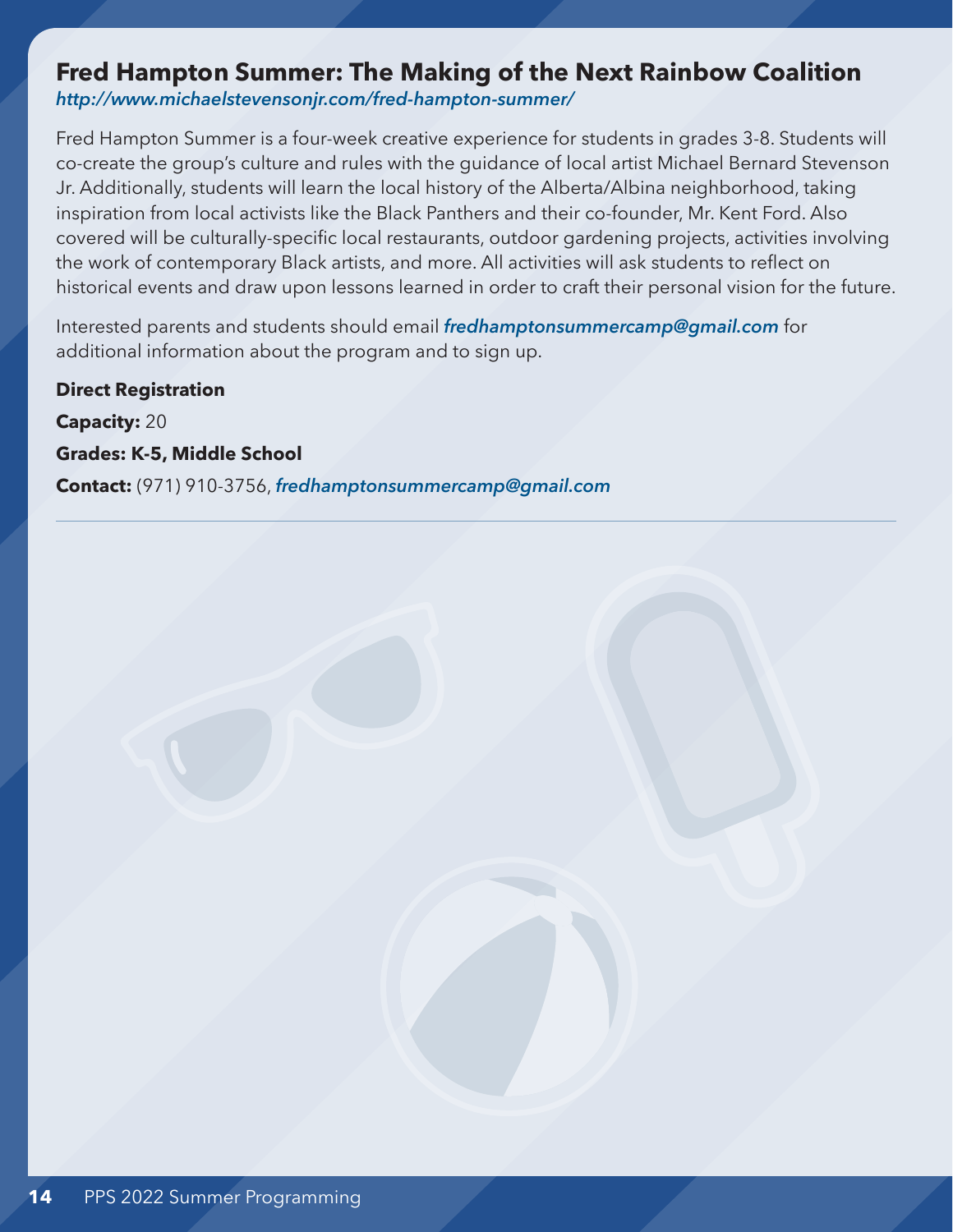### <span id="page-14-0"></span>**Girl Scout Summer Adventure**

*<https://www.girlscoutsosw.org>*

You're invited to join us for Girl Scouts Summer Adventure Days — a two-week, hands-on adventure! Whether she's building a solar oven, making art from natural materials, hiking a forest trail, or honoring local change-makers through a service learning project, she'll discover something new — about her world and herself — each day. With new friends and caring adults by her side, she'll take the lead, grow and have FUN this summer! (Additional information to include M-F 9am– 3pm 2-3 graders or 4-5 graders)

Session 1: June 21 – July 1 Boise-Eliot/Humboldt Elementary School Monday–Friday, 9am–3pm

Session 2: July 5 – July 15 New Columbia/ Tamarack - Home Forward N. Portland Monday–Friday, 9am – 3pm

Session 3: July 18 – July 29 Stephens Creek Crossing Home Forward SW Portland Monday–Friday, 9am – 3pm

#### **Open Enrollment**

30 spaces per session: 15 spaces for 2-3 grades, 15 spaces for 4 grade. There are 3 sessions: total program enrollment will be 90

#### **Grades: K-5**

PPS Student registration for Girl Scout Summer Adventure will enter registration using this link to our Google Intake form and our registration team will contact them to complete their registration and confirm their dates: *<https://forms.gle/MMF2AhsvVBPYhCbf6>*

For additional assistance by phone call 509 977- 6800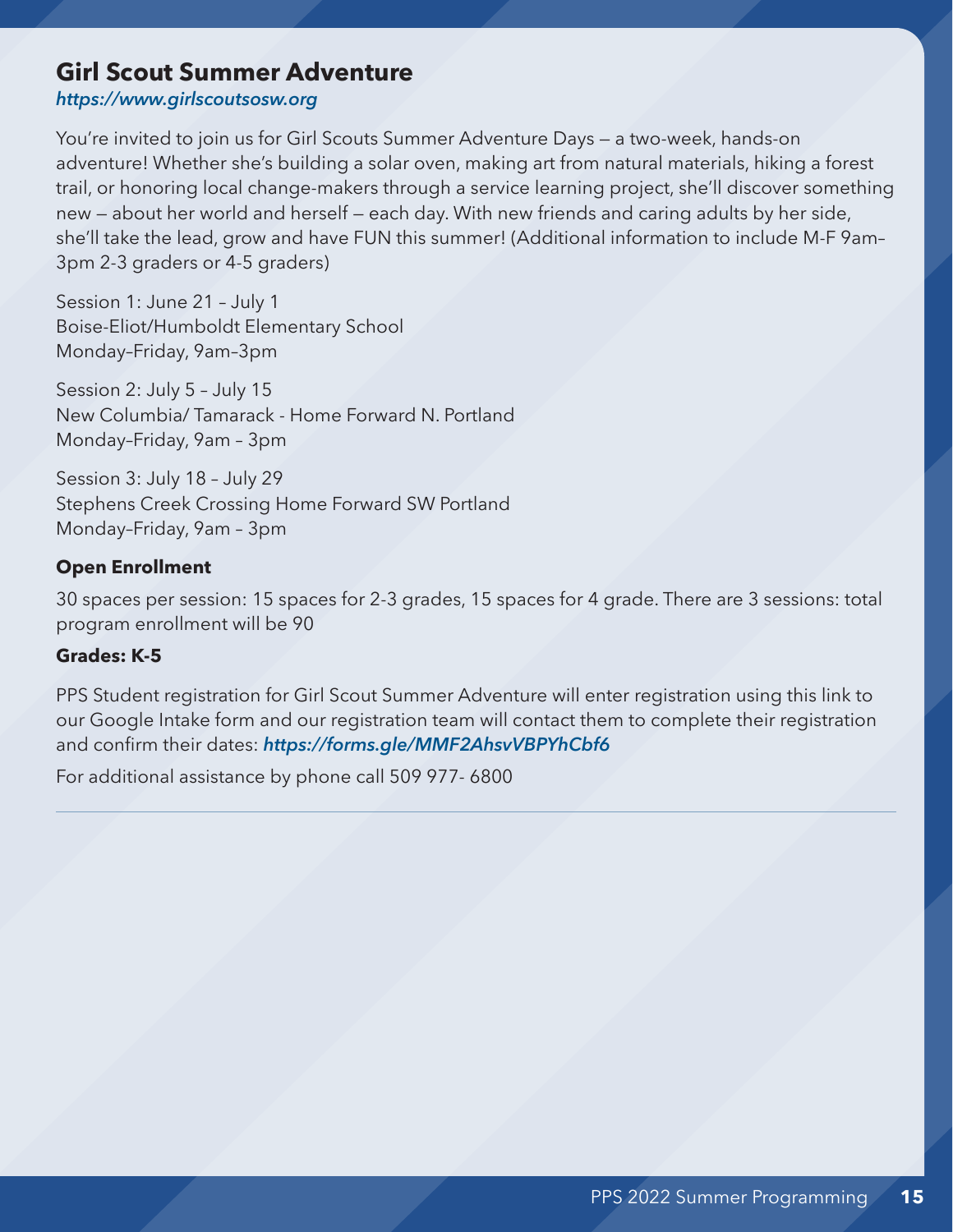### <span id="page-15-0"></span>**Grounding Waters and Constructing Careers**

*<http://theblueprintfoundation.org>*

Constructing Careers and Grounding Waters are two tracks of a project-based mentoring program, for environmental science and green building, respectively. The program uses hands-on training, multigenerational-mentoring, and civic engagement to inspire Black middle and high school youth to pursue careers in the green sector. Our approach uses a 4-phase WISE (witness, Investigate, Solve and Educate) model, where youth (a) Witness natural areas, (b) Investigate environmental issues, (c) Solve a community environmental issue, and (d) Educate their community about environmental issues and environmental stewardship. Programming occurs on the weekends and includes meals, transportation, and stipends (for selected restoration activities).

#### **Open Enrollment**

**Spaces:** 25

#### **Grades: Middle School, High School**

To register, students can email Jason Stroman *[jason@theblueprintfoundation.org](mailto:jason%40theblueprintfoundation.org?subject=)*

### **Hampton Academy Summer Enrichment**

#### *<https://www.hamptontutors.com/pps>*

Hampton Tutors is once again offering an engaging summer program that combines academic and arts enrichment to support lifelong learning and social-emotional well-being. Students deserve a summer of safe and fun in-person activities! Come join us for STEM, art, music and theater!

#### **Open Enrollment**

Number of students per session: (2 sessions offered throughout the summer): K-2nd: 88, 3rd-5th: 88

#### **Grades: K-5**

**Contact:** *[hello@hamptontutors.com](mailto:hello%40hamptontutors.com?subject=)*, or 1-800-614-5450 Families can register online at: *<https://www.hamptontutors.com/pps>*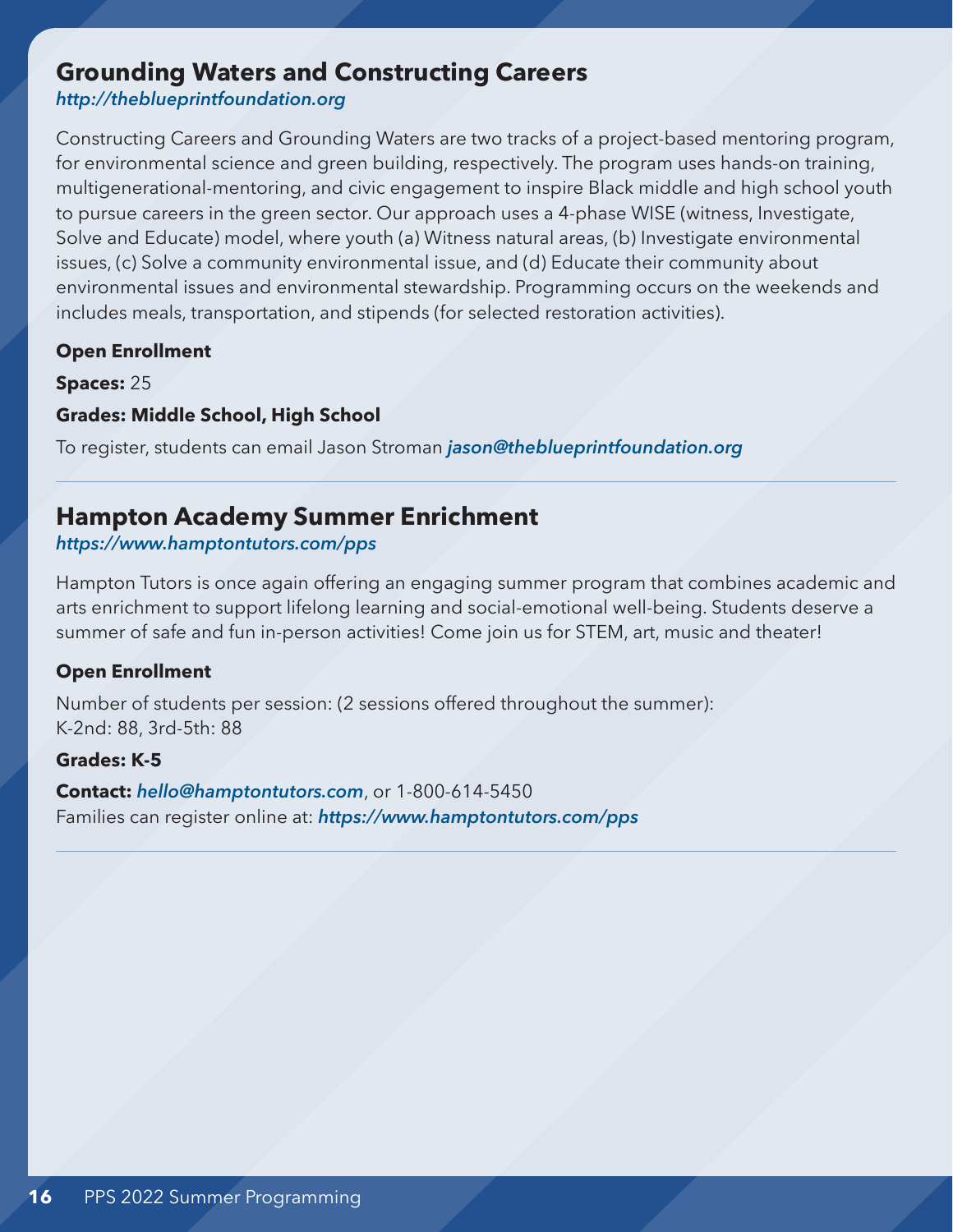### <span id="page-16-0"></span>**Hand2Mouth Theater-Making Summer Camps**

#### *[hand2mouththeatre.org](http://hand2mouththeatre.org)*

Hand2Mouth (H2M) will be offering 4 main camps at varying times throughout the 2022 PPS Summer Break.

Spanish Speaking Devising Theater Camp for Middle School: This 2 week-long creative camp uses H2M's devising theater curriculum to transcend language barriers, providing youth the opportunity to create a unique performance piece of their own devising.

Youth Devising Residency Program Workshops for High School: Young people ages 14 and up from all backgrounds who are interested in creating in ensemble a uniquely devised performance piece. Students of all abilities work under the guidance of Hand2Mouth teaching artists, who are world-class performers, to create and perform an original community-reflective theater piece of their own devising. Limited to 20 students - These slots are by interview and are paid positions

Youth Devising Theater Camps for Middle School — Middle School Theater Makers: Devising Theater Workshop. Using storytelling, improvisation, movement, visual art, music, film-making, sound, text, and media students craft a unique play of their own devising based on the world in which they live.

Dream Logic — Devising in a Dream World for Middle School: Prepare to be transported into a world parallel to our own, the world of Dream|Logic; a world of strange creatures and machines of your own devising where the rules of our own reality don't apply, where the same door can take you to infinite places. Students will craft this world together in ensemble, sharing and honoring one another's dreams.

Session 1: June 21 – July 1 | Spanish Speaking Storytelling | Roseway Heights MS

Session 2: June 21 – July 1 | Youth Devising Residency | Roosevelt HS

Session 3: July 4 – July 15 | Student Voices | Roosevelt HS

Session 4: July 4 – July 15 | Student Voices | Ida B. Wells MS

Session 5: July 18 – July 29 | Dream Logic | Roseway Heights MS

Session 6: July 25 – August 5 | Youth Devising Residency | Roosevelt HS

#### **Open Enrollment**

**Capacity:** 30

#### **Grades: Middle School, High School**

Registration will be via our online box office and class registration portal — via ArtsPeople, and managed by the H2M staff and Education Director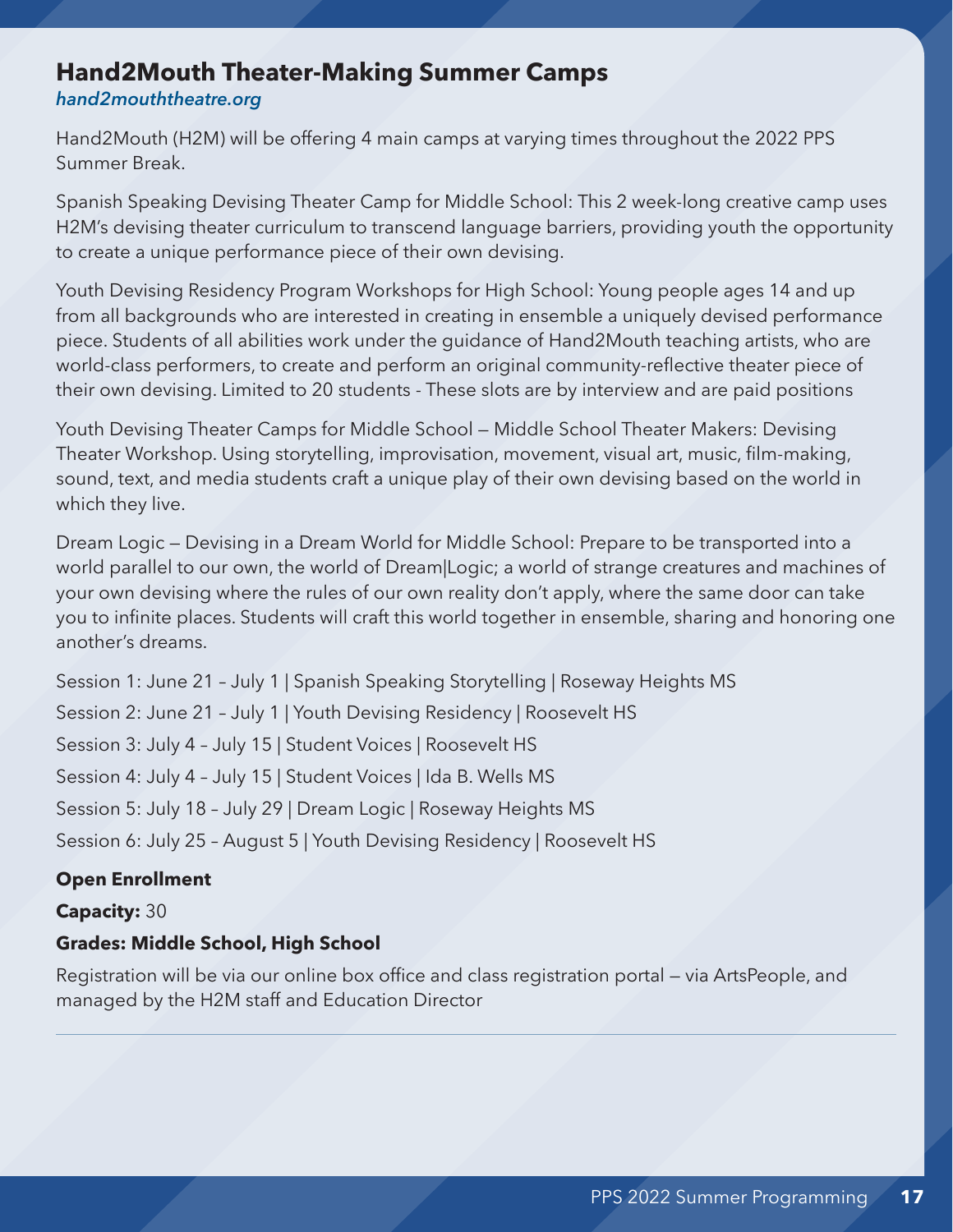### <span id="page-17-0"></span>**Impact NW Youth Summer Camp and Impact NW Pathways to Trade Summer cohort**

*[www.impactnw.org](http://www.impactnw.org)*

Youth Summer Camp is open to Fall 2022 incoming 1st thru 5th graders. Our youth camp will consist of hands-on STEM activities through Impact NW's (also known as) Science program, social emotional learning thru our Communities for Safe Kids program, and lots of fun outdoor activities to keep students active, engaged, and learning during the summer. Students will participate in Biology and Earth Science activities, and explore topics such as Understanding Feelings, Diversity, Healthy Friendships and Bullying through puppet workshops and interactive activities. Through the Pathways to Trade summer cohort for Fall 2022 incoming 10th–12th graders, students will gain job readiness skills, get industry exposure, set goals, prepare for job interviews and gain valuable soft skills to enter the workforce. Students will also participate in hands-on kits related to each trade sector (IT/Tech, Healthcare, Infrastructure/Construction, and Manufacturing). Students will also have an opportunity to participate in our week long Makerscamp the week of August 8th–12th at our Dancing Tree location (10055 E Burnside St).

Registration will be electronic via google forms (paper applications will be available). Once a student has registered, staff will confirm enrollment by June 27th (2 weeks prior to start date). Registration will be available in multiple languages.

#### **Open Enrollment**

**Capacity:** Youth Program: 60; Pathways cohort: 45; MakersCamp (not located at PPS site) 12

**Grades: K-5, High School**

**Contact:** *[gkim-folston@impactnw.org](mailto:gkim-folston%40impactnw.org?subject=)*

### **IRCO Summer Success Program**

#### *[www.irco.org](http://www.irco.org)*

IRCO's Summer Success will offer culturally specific and responsive academic and enrichment programming for PPS students ranging from Pre-K-12th grade. Classes will be based at schools and community locations, incorporate fun and engaging academic and enrichment activities as well as experiential and hands-on learning through field trips. Summer Youth Internships will be available for High School students. Priority is for current IRCO clients.

#### **Direct Registration**

**Capacity:** 15 Kindergarten Readiness, 69 Elementary, 94 Middle School, 52 High School

#### **Grades: K-5, Middle School, High School**

Registration contact: Lyn Tan (*[lynt@irco.org](mailto:lynt%40irco.org?subject=)*)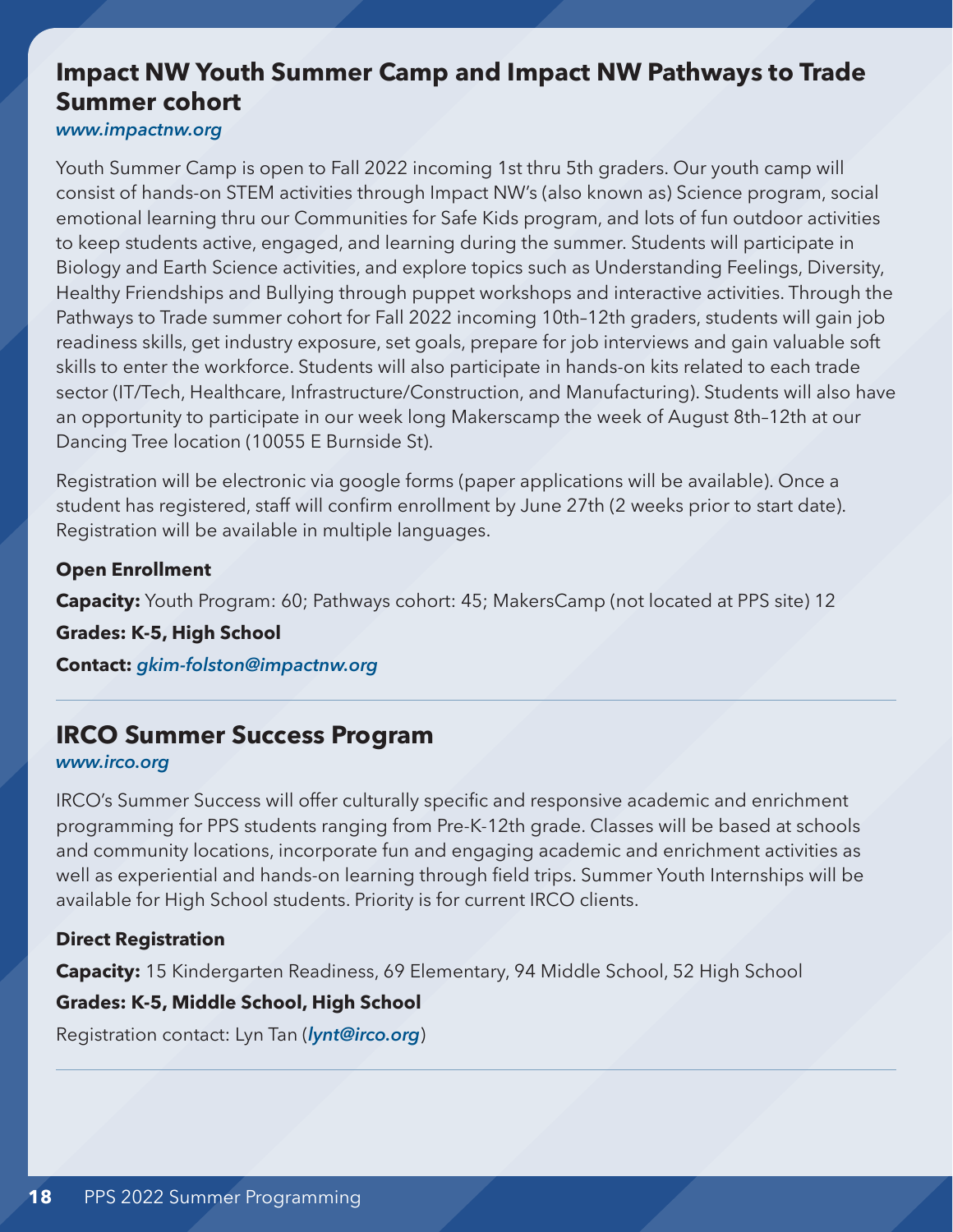### <span id="page-18-0"></span>**Mad Science of Portland and Vancouver**

#### *[portland.madscience.org](http://portland.madscience.org)*

Mad Science Camps and Classes are a fun way to spend your summer! Mixing chemicals, building electric circuits, and manipulating magnetic fields are just a few examples of the science activities children can experience. Our programs are fun STEM explorations that include fascinating equipment, supplies, and take-home materials which the children build themselves! We aim to Spark Imaginative Learning! All classes and camps are comprised of large group demonstrations, small group activities, and individual take home projects related to the scientific concept covered that day.

Science, Technology, Engineering, Mathematics (STEM)

#### **Open Enrollment**

**Capacity:** 15/camp or class; 160 total for the summer

#### **Grades: K–5**

Families should visit *[portland.madscience.org](http://portland.madscience.org)* to register for camps. They need to use Coupon Code PPS22 to waive registration fees. Can also call 503-230-8040 for assistance.

### **Maurice Lucas Foundation STEAM (Science, Technology, Engineering, Art, Math) Summer Learning Program**

*[www.ml20.org](http://www.ml20.org)*

Students will create, innovate and find confidence through a STEAM-based character development curriculum, physical activity and project-based learning opportunities; engage in activities that turn summer from a time of high risk to an opportunity to learn more about themselves and their community; and embrace health and wellness through physical activities, nutritional knowledge and sleep habits.

Students may register on the Maurice Lucas Foundation website (*[www.ml20.org](http://www.ml20.org)*) via the pop-up notification with program registration details.

#### **Open Enrollment**

**Spaces:** 40

#### **Grades: Middle School**

Contact: Sheila Zachry, (503) 310-7604, *[szachry@ml20.org](mailto:szachry%40ml20.org?subject=)*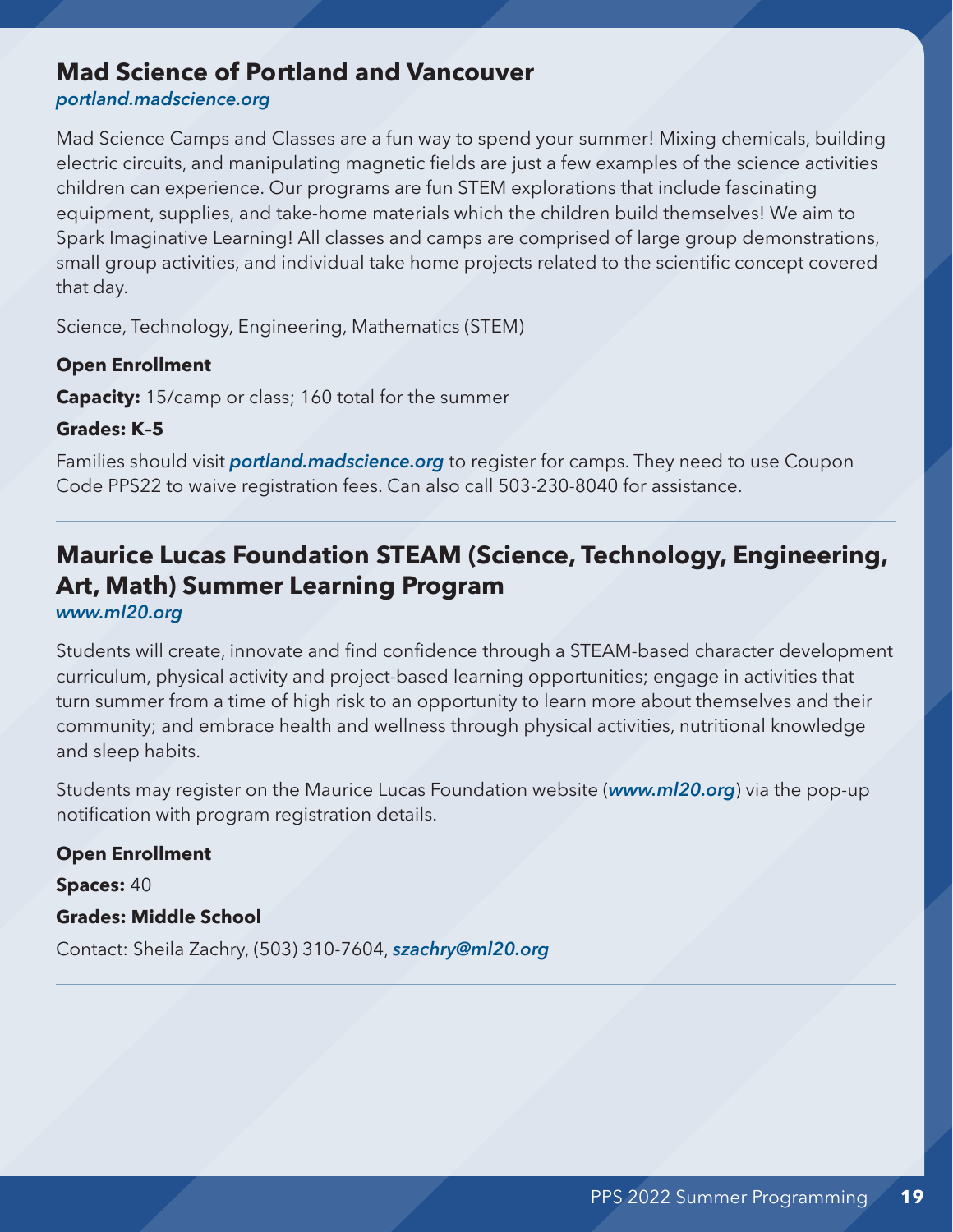### <span id="page-19-0"></span>**NAYA Summer Enrichment and Engagement Programming**

#### *[www.nayapdx.org](http://www.nayapdx.org)*

Culturally based summer safety, engagement, enrichment and school readiness activities for youth and their families.

#### **Direct Registration**

**Capacity:** 100

**Grades: K-5, Middle School, High School**

Contact Daniel Guilfoyle at *[danielg@nayapdx.org](mailto:danielg%40nayapdx.org?subject=)*

### **Neighborhood House Summer Program**

#### *[www.nhpdx.org](http://www.nhpdx.org)*

The Neighborhood House summer Early Kindergarten Transition (EKT) program runs from 11:30– 4:30pm, Monday–Thursday from July 18–August 4, 2022. We would like to provide support for 15 children in the form of child care and enrichment activities After the Early Kindergarten Transition (EKT) program for all three weeks on site at Boise- Eliot/ Humboldt (BEH) school. We will pick the kids up after lunch and spend the afternoon having enriching activities. We know that when families and children feel more comfortable interacting with their school, they are more likely to be successful academically and socially. The Early Kindergarten Transition (EKT) program provides an opportunity for children and families in schools to start to develop a trusting relationship with the school in a small group before the first day of school. Neighborhood House operates a licensed child care and enrichment program at BEH during the school year. We have a classroom space there and have strong relationships with the BEH principal and staff so we are excited to continue our partnership with PPS and Self Enhancement Inc. (SEI) at this school.

Arts, Childcare, Enrichment, Science, Technology, Engineering, Mathematics (STEM)

**Direct Registration**

**Capacity:** 15

#### **Grades: K–5**

To sign your child for our summer program at Bosie-Eliot please email *[saenrollment@nhpdx.org](mailto:saenrollment%40nhpdx.org?subject=)*. Then paperwork will be sent to you. Please say you are signing up for the Early Kindergarten Transition (EKT) Summer program. If you have questions about the program please call Angie Raffaele at 971-601-9001.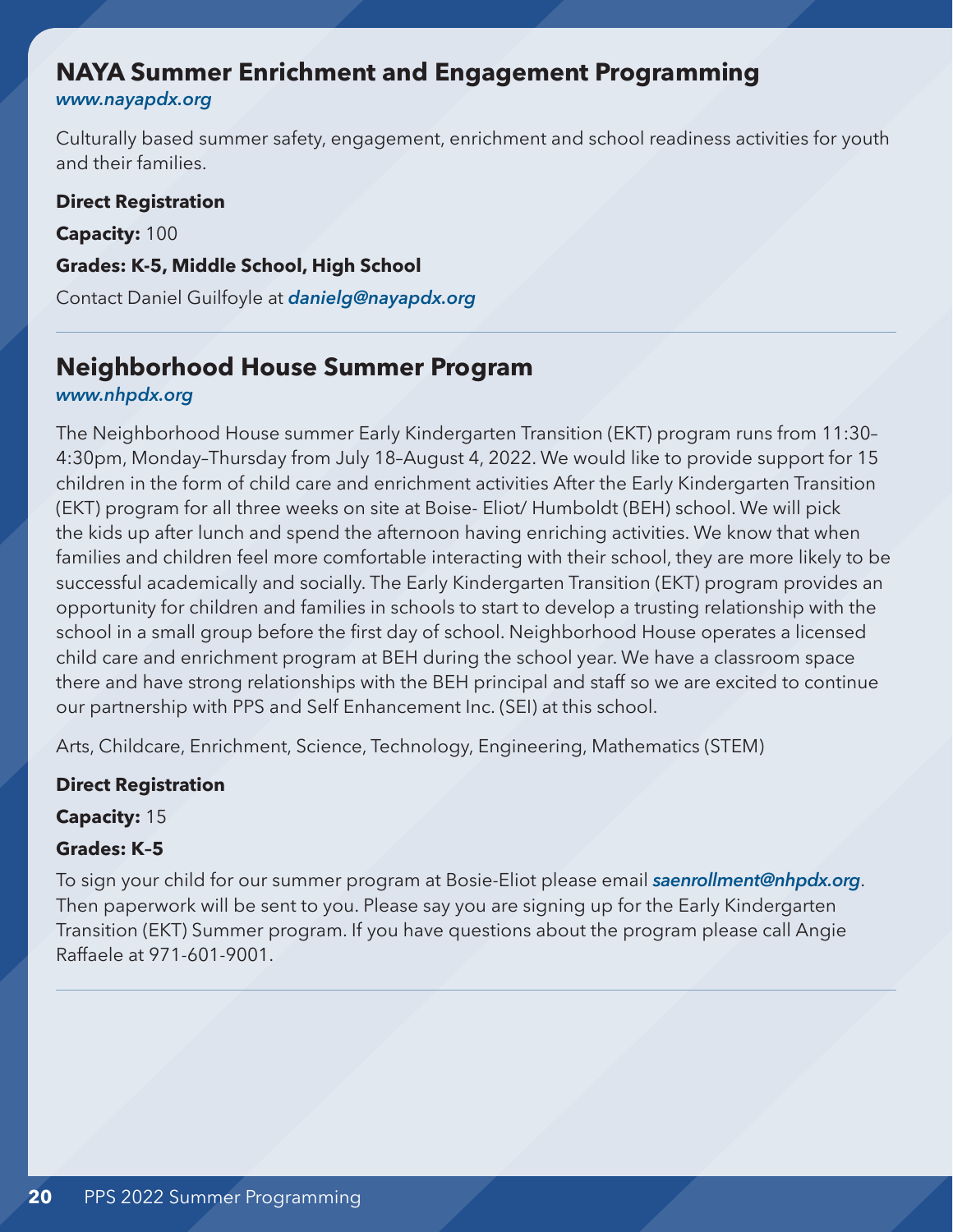### <span id="page-20-0"></span>**Ninth Grade Counts**

#### *<http://www.latnet.org/ninth-grade-counts-9th-grade>*

Ninth Grade Counts (NGC) focuses on helping students uncover their own potential, supports them in their academic and socio-cultural journey towards high school graduation, and encourages them to pursue post secondary education. NGC provides students with leadership development skills, a stronger sense of connection to their academic and cultural community, and enhances student self-perception of confidence and adversity.

#### **Direct Registration**

**Capacity:** 40

#### **Grades: High School**

Please contact Melissa McCoy, *[mmelissa@latnet.org](mailto:mmelissa%40latnet.org?subject=)* for registration.

### **Pacific Islander Youth Mentoring and Tutoring Program**

#### *<https://www.samoapdx.org/>*

In this program we will increase Pacific Islander student engagement and academic performance through culturally specific cultural programs, tutoring and mentorship.

**Direct Registration Spaces:** 50 **Grades: Middle School, High School**

Jacinta Galeai / *[jacinta@samoapdx.org](mailto:%20jacinta%40samoapdx.org?subject=)*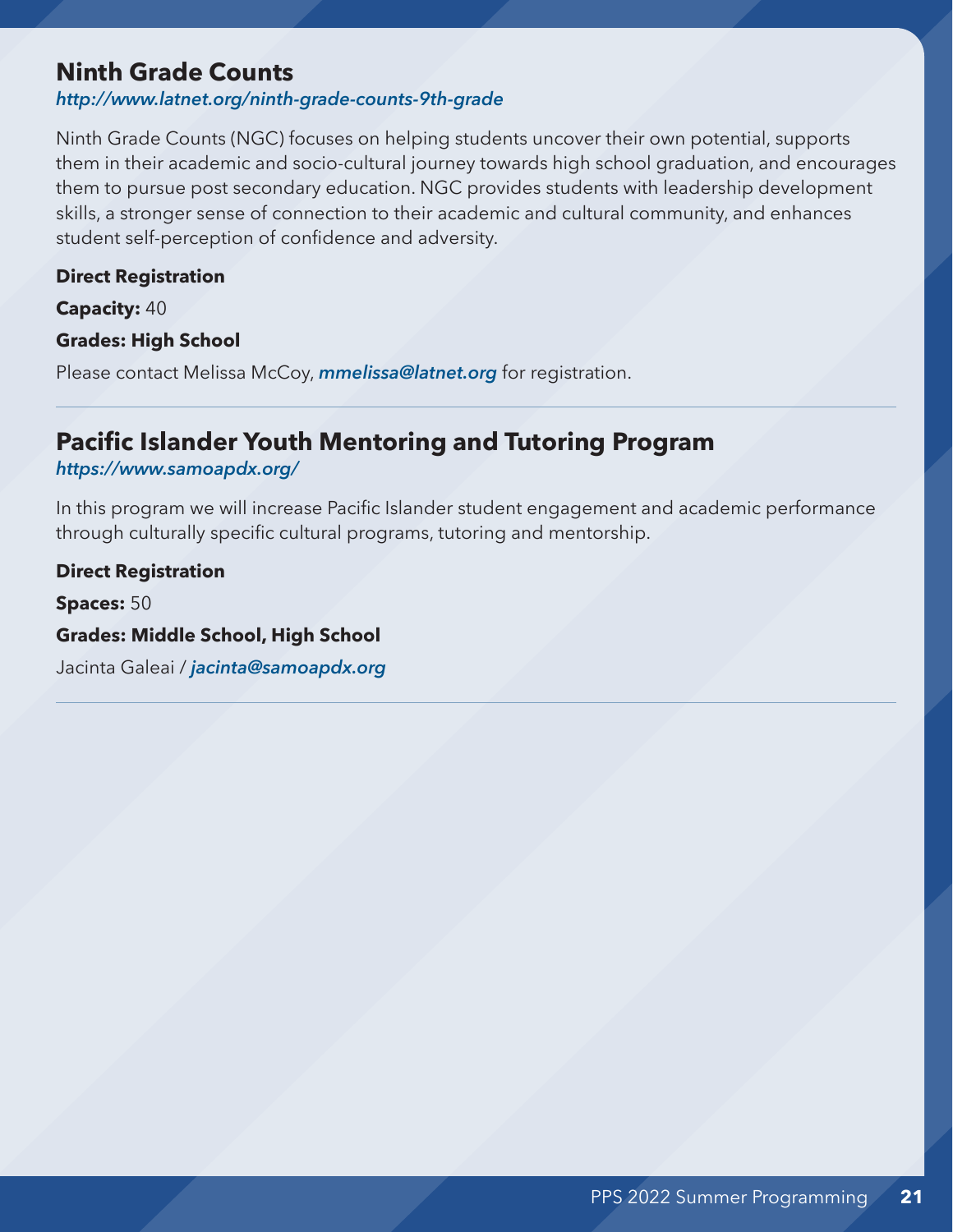### <span id="page-21-0"></span>**Passion Impact Summer Internship Program**

*<https://passionimpact.org/student-programs/summerinternship/>*

Passion Impact will engage a total of 12 students from Franklin High School (FHS) and McDaniel High School (MHS) in a post-high-school-preparation themed, collaborative, paid Summer Internship Program that prepares them to become Volunteer Event Program (VEP) leaders at their respective schools. As VEP leaders, they will be instrumental in leading their schools' teams of 15 students to plan monthly civic-engagement events to empower youth to follow their passions in creating a healthier world. It is important to recognize that all of the work that is put into the Summer Internship experience by staff and students creates ripple effects that affect their peers, school communities, and the community at large throughout the entire school year.

Our internship is open to any student 16 and older who applies and we intentionally promote the opportunity to culturally specific clubs and students in programs who are from communities that have been historically marginalized. Our programs serve a wide range of students and are designed to create a safe and culturally respectful space for BIPOC students to express themselves authentically as they learn about themselves, one another, and a range of social justice topics.

#### **Direct Registration**

**Spaces:** 12

#### **Grades: High School**

Adrianna Davis, (503) 512-0075, *[adrianna@passionimpact.org](mailto:adrianna%40passionimpact.org?subject=)*

### **Play It Forward Summer Songwriting**

#### *<https://pifmusic.org/>*

K–5, Middle School Play It Forward Songwriting Camp provides students with the opportunity to learn a musical instrument and write songs with their friends. Collaborative play, arts & crafts and more will foster student growth and development and provide a safe, fun space to create! The camp outcome will be a recital of student songs and a published book of student artwork, songs and music!

#### **Direct Registration**

#### **Capacity:** 45

Online Registration Link/QR Code/Lori Heinze *[Lori@pifmusic.org](mailto:Lori%40pifmusic.org?subject=)*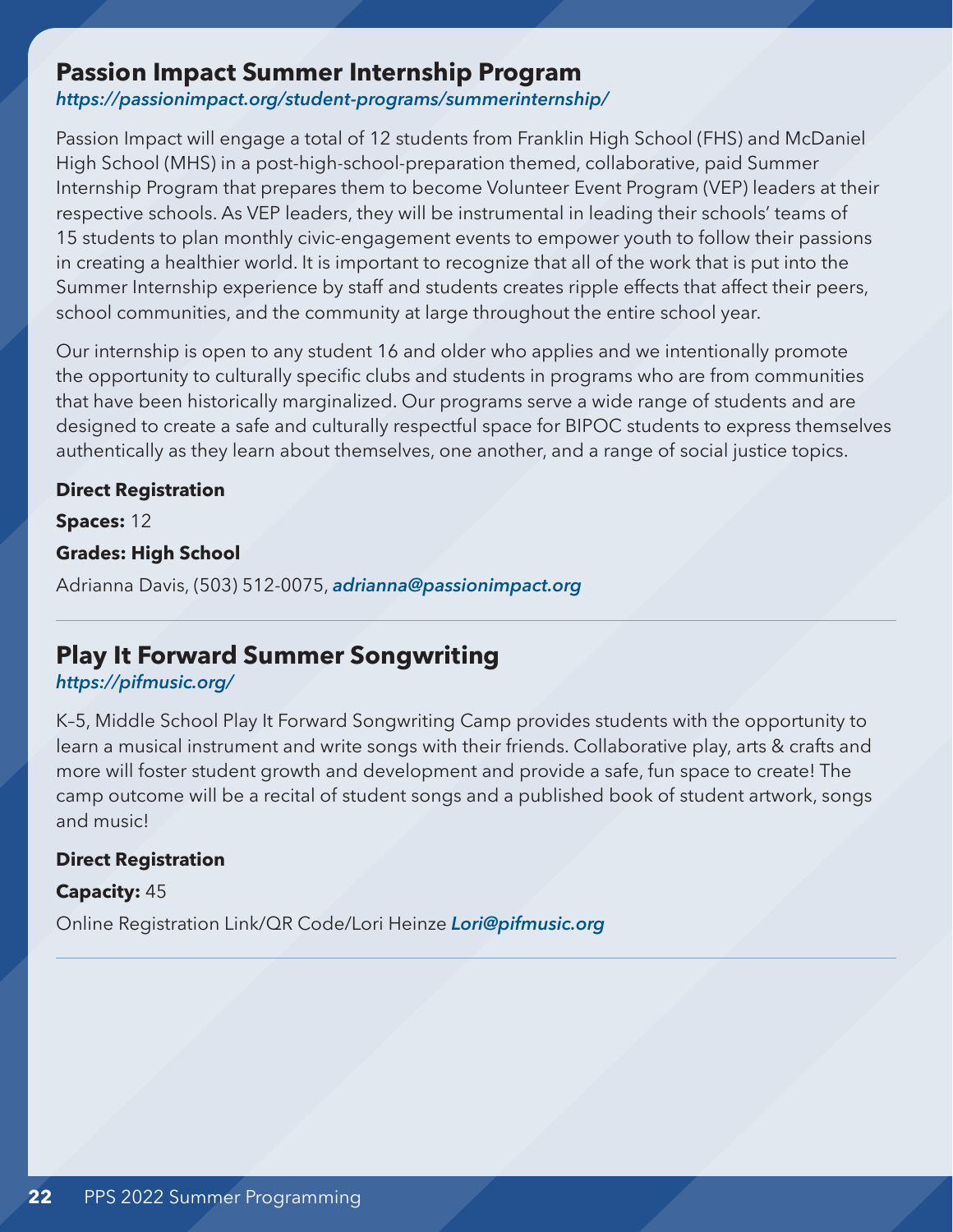### <span id="page-22-0"></span>**Playwriting Workshop**

*<https://www.playwriteinc.org>*

Over the course of two weeks, PlayWrite workshops offer youth the rare opportunity to write and direct their own play with the guidance of a personal coach. Our trauma-informed coaches challenge student-writers to excavate their inner creativity as a resource for their material. On the final day, an amazing team of professional actors perform the plays for an audience of peers and family. The community that is created is something our student-writers and coaches alike find fun and meaningful.

For two decades PlayWrite has facilitated important, potent, and life-changing workshops that put youth voices front and center in significant ways. Research has demonstrated the power of story and sharing difficult personal narratives through performance art has a unique and long-lasting impact. Built into every workshop are resiliency tools, exercises, and personal development skill building. We put a lot of emphasis on cultivating trust, relationship and communication as well. PlayWrite workshops are an engaging and transformative way to enjoy this summer!

#### **Direct Registration**

**Spaces:** 8

#### **Grades: High School**

In the case of open enrollment, contact Administrative Manager Aimee Farr at either 503-249-5800 or *[aimee@playwriteinc.org](mailto:aimee%40playwriteinc.org?subject=)*

### **POIC+RAHS Summer Earn & Learn**

#### *<https://www.portlandoic.org/>*

Portland Opportunities Industrialization Center (POIC) and Rosemary Anderson High School (RAHS) will provide robust summer engagement services available to all POIC+RAHS students throughout the summer. Our students will choose from an array of options offered at five separate locations (three existing POIC+RAHS campuses and two PPS campuses). All activities will be creditbearing, and students will receive incentives and/or wages to participate, depending on which programming they choose. Activities will include internship opportunities, core summer school courses, credit-bearing enrichment activities, field trips, and more.

#### **Direct Registration**

**Capacity:** Up to 30 slots per site; these will be offered first to current POIC+RAHS students

#### **Grades: Middle School, High School**

**Contact:** Barbara Loomis | 503-797-7222 | *[BLoomis@portlandoic.org](mailto:BLoomis%40portlandoic.org?subject=)*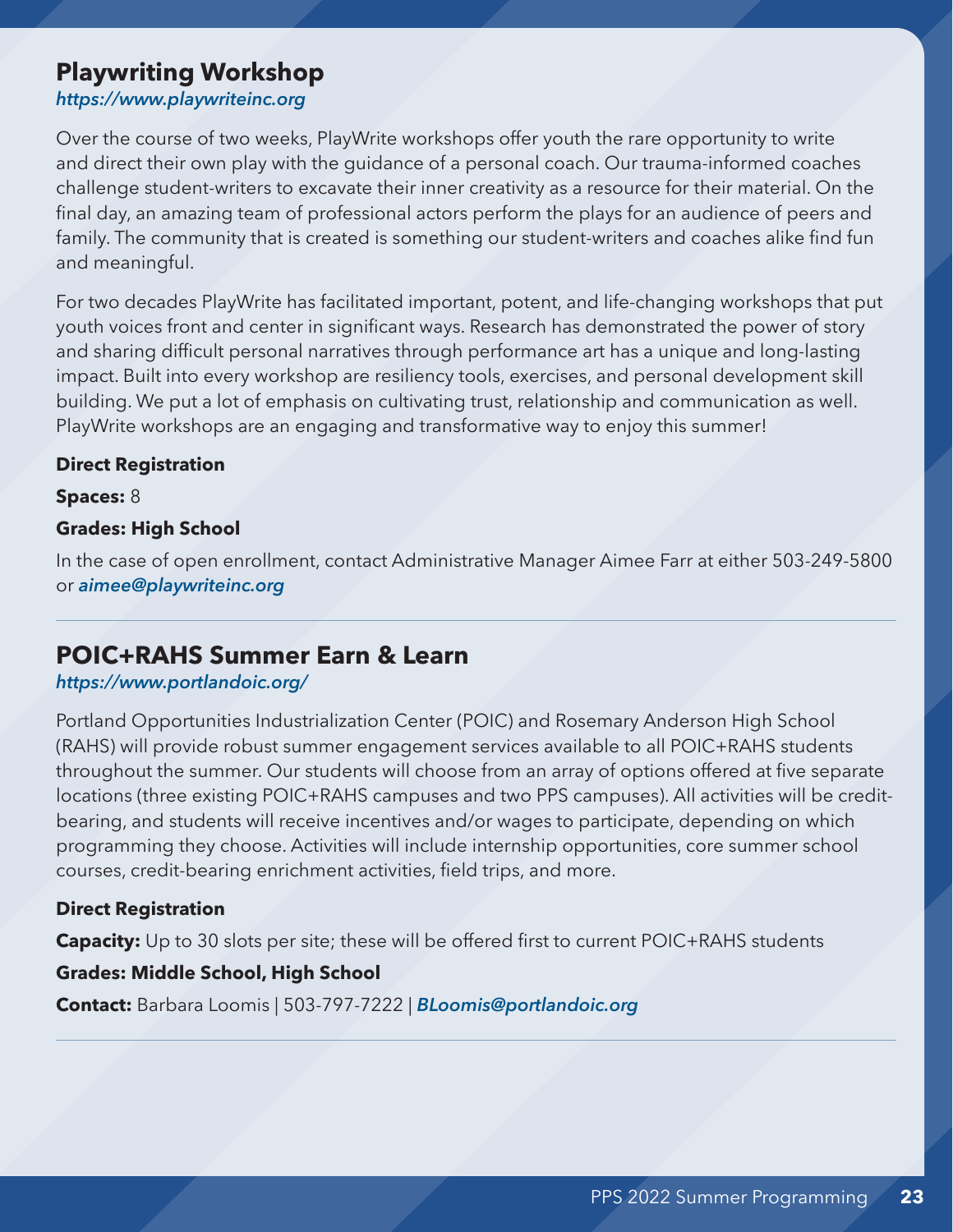### <span id="page-23-0"></span>**Portland Playhouse Summer Camp**

*<https://portlandplayhouse.org/pps>*

A different theatre- and play-based exploration program every week of the summer.

Each week-long session will guide students through games and activities with the aim of building connections, developing confidence, and supporting self-expression by exploring storytelling, mask-making, music, movement, and more. Nutritious snacks will be provided for students throughout the day and bus passes will be available for students and a guardian. Register for one week, a few, or all!

Register online at *<https://portlandplayhouse.org/pps>* or by calling 503-488-5822. We will also have paper applications available and are happy to send one to you by mail or arrange for pick up at Portland Playhouse in the King Neighborhood.

#### **Open Enrollment**

**Capacity:** 6 classes per site with 15 students per class; 90 students total per site for each weekly camp.

#### **Grades: K–5**

Email or call us for information. Email: *[classes@portlandplayhouse.org](mailto:classes%40portlandplayhouse.org?subject=)* Phone: 503-488-5822

### **Portland Urban Debate League**

#### *<https://www.portlanddebate.org/>*

Through the activity of debate, the Portland Urban Debate League (PUDL) empowers students to become engaged learners and critical thinkers, who are effective advocates for themselves and their communities. Our no-cost summer workshop gives new and returning program participants an immersive opportunity to gain public speaking skills, research background on the debate topic for the coming year, and interact with college coaches and students at Lewis & Clark College.

#### **Open Enrollment**

**Spaces:** 25

#### **Grades: High School**

Week-long program to introduce students to public speaking and debate

If interested, email *[info@portlanddebate.org](mailto:info%40portlanddebate.org?subject=)*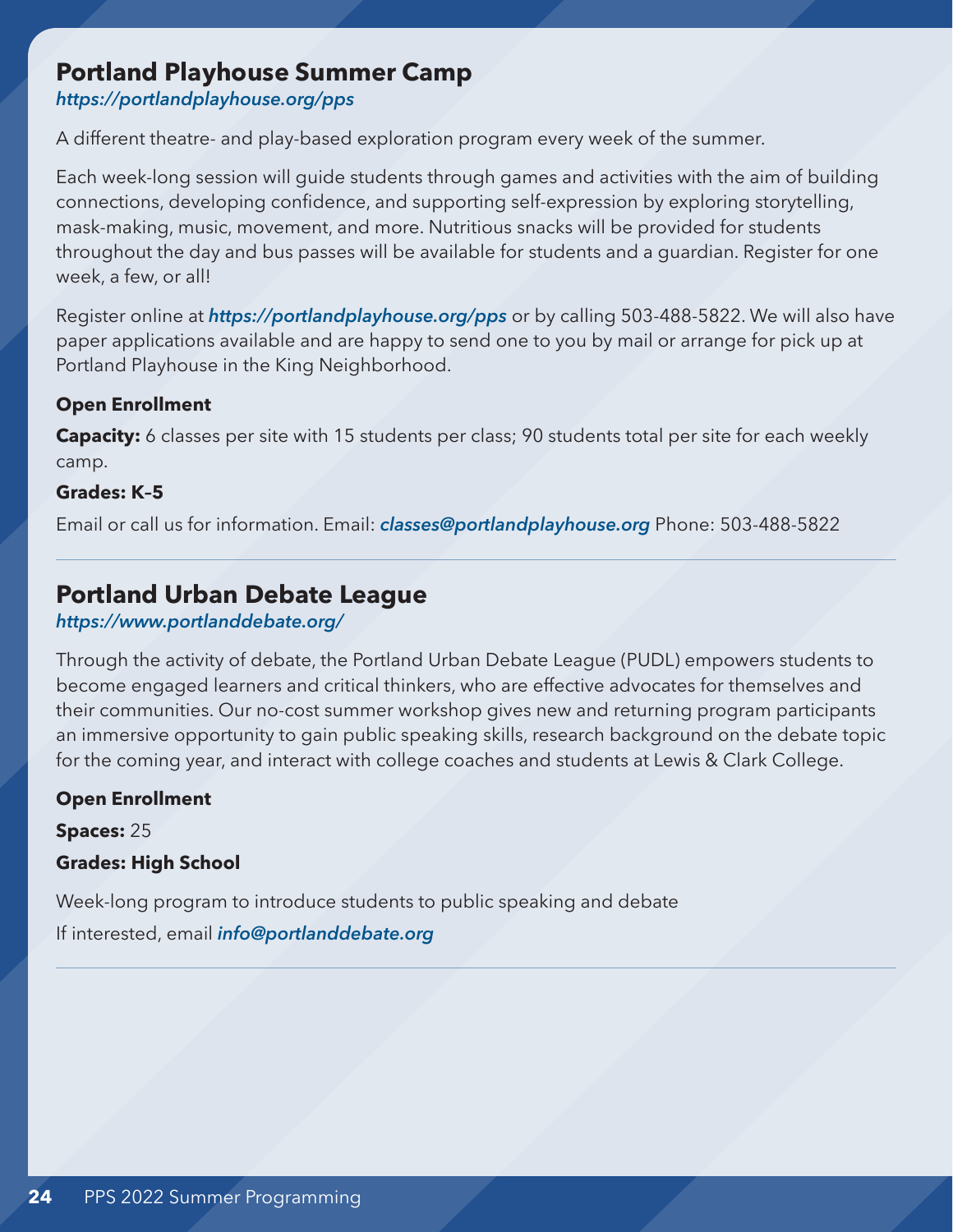### <span id="page-24-0"></span>**REAP**

#### *[www.reapusa.org](http://www.reapusa.org)*

REAP's summer program provides fun, safe, structured and engaging activities for culturally diverse students that enhance learning and foster leadership. Enrichment activities include field trips, youth-led service projects, and leadership opportunities that focus on academic learning, social emotional learning, physical activity, and leadership development.

Students can register for the program through REAP's on-line registration form posted on our website: *[www.reapusa.org](http://www.reapusa.org)* or in person at their school with the assistance of one of REAP's staff stationed at that school.

#### **Open Enrollment**

**Capacity:** 100 **Grades: K–5, Middle School, High School Contact:** Dauntae Roberson, *[dauntaer@reapusa.org](mailto:dauntaer%40reapusa.org?subject=)*

### **Rigor, Relevance, Relationships: Strategies for Elevating Youth Achievement**

*<https://onehopepdx.church/events/one-h-o-p-e-summer-school/>*

Our program is designed to engage students in meaningful learning experiences that will not only educate but inspire them to be actively responsible in their families and community. We will implement services that are filled with experiential, hands-on learning, collaboration, excitement, and topics in STEAM. Students will have opportunities to choose clubs and activities that they are interested in along with required English language arts, math, and social emotional classes. Community partners will participate weekly by offering specialized classes, sharing their expertise, and providing opportunities for possible mentorship to our students. There will also be a culturally specific and culturally relevant field trip every Friday.

#### **Direct Registration**

**Capacity:** 60

#### **Grades: K–5, Middle School**

**Contact:** Ricardo Barber, 503.281.9472, *[rbarber@pps.net](mailto:rbarber%40pps.net?subject=)*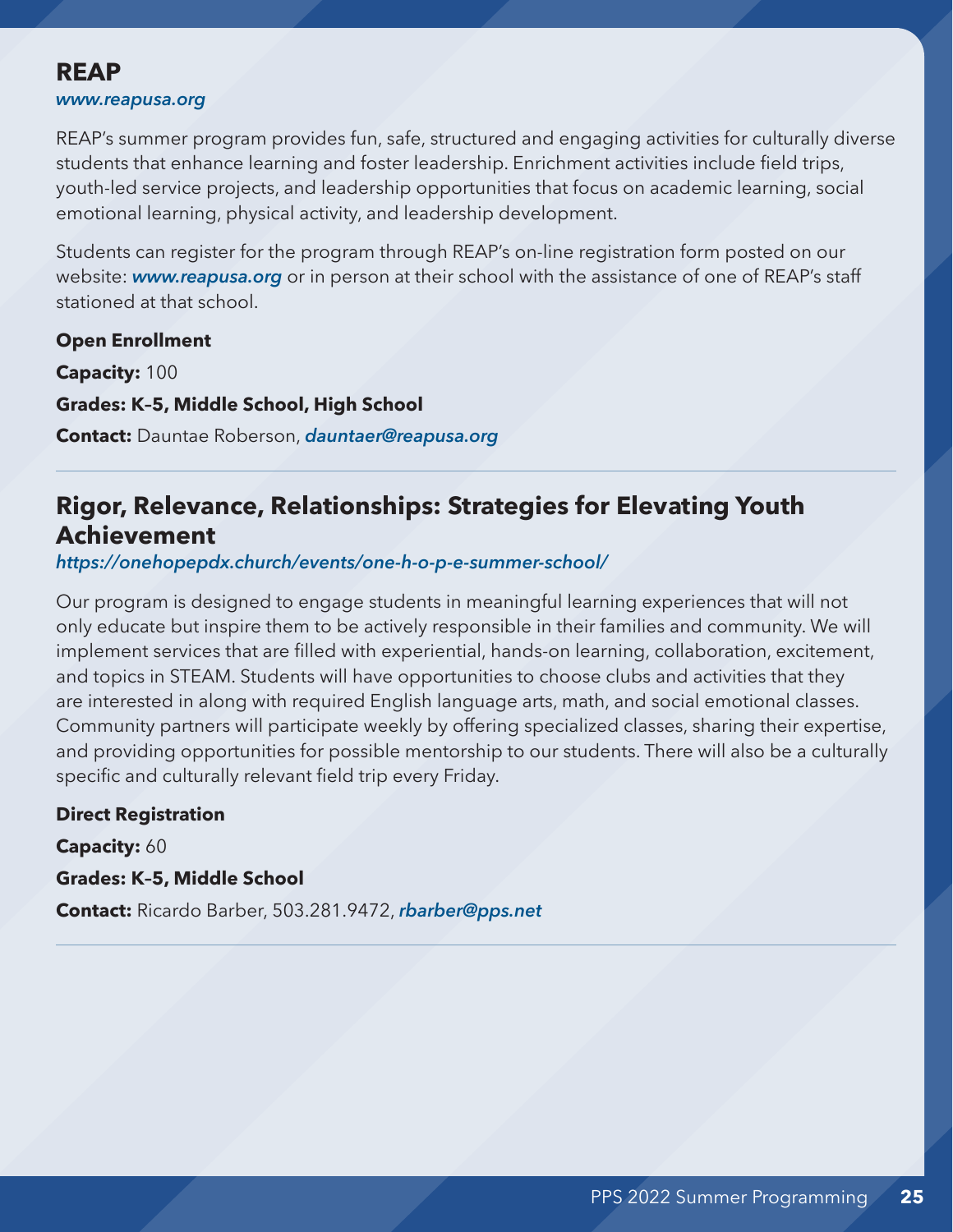### <span id="page-25-0"></span>**Sail2Change Maritime Access**

*[www.sail2change.org](http://www.sail2change.org)*

Sail2Change offers step by step gateways of change and empowerment to support youth in realizing and mapping their life journey. Our aim is for each student to have a post-high school plan and a sense of hope and purpose while building a community where they feel safe to discover the best versions of themselves. Sail2Change (S2C) empowers historically under-served and under-represented youth through access to sailing, environmental education, mentorship and tutoring as a catalyst for equitable academic opportunity and maritime industry employment. During the spring and summer seasons Sail2Change offers customized two-week beginner's sailing courses at Willamette Sailing Club (WSC) with transportation and lunch provided. Students learn the basics of sailing and racing, navigation, knot tying, and explore the Willamette River via small boats. Youth are taught the mechanics of sailing on their first day and quickly move to a hands-on learning approach as they try sailing a two-person dinghy with their partner, engaging trust and communication skills. Students who have completed 4 weeks of beginner's sailing have the chance to return as volunteers to assist new sailors. Each summer, they will advance their skills, to sail larger boats, earn certifications, and eventually become a certified sailing instructor if they choose. As youths mature and become juniors, they can take advantage of training center courses to improve their grades and skill set, and take part in job shadowing opportunities. Seniors will receive assistance in applying for their Transportation Worker Identification Credential (TWIC) which is required for most maritime training programs

#### **Open Enrollment**

**Capacity:** 50 **Grades: Middle School, High School Contact:** Alex Earl, *[alex@sail2change.org](mailto:alex%40sail2change.org?subject=)*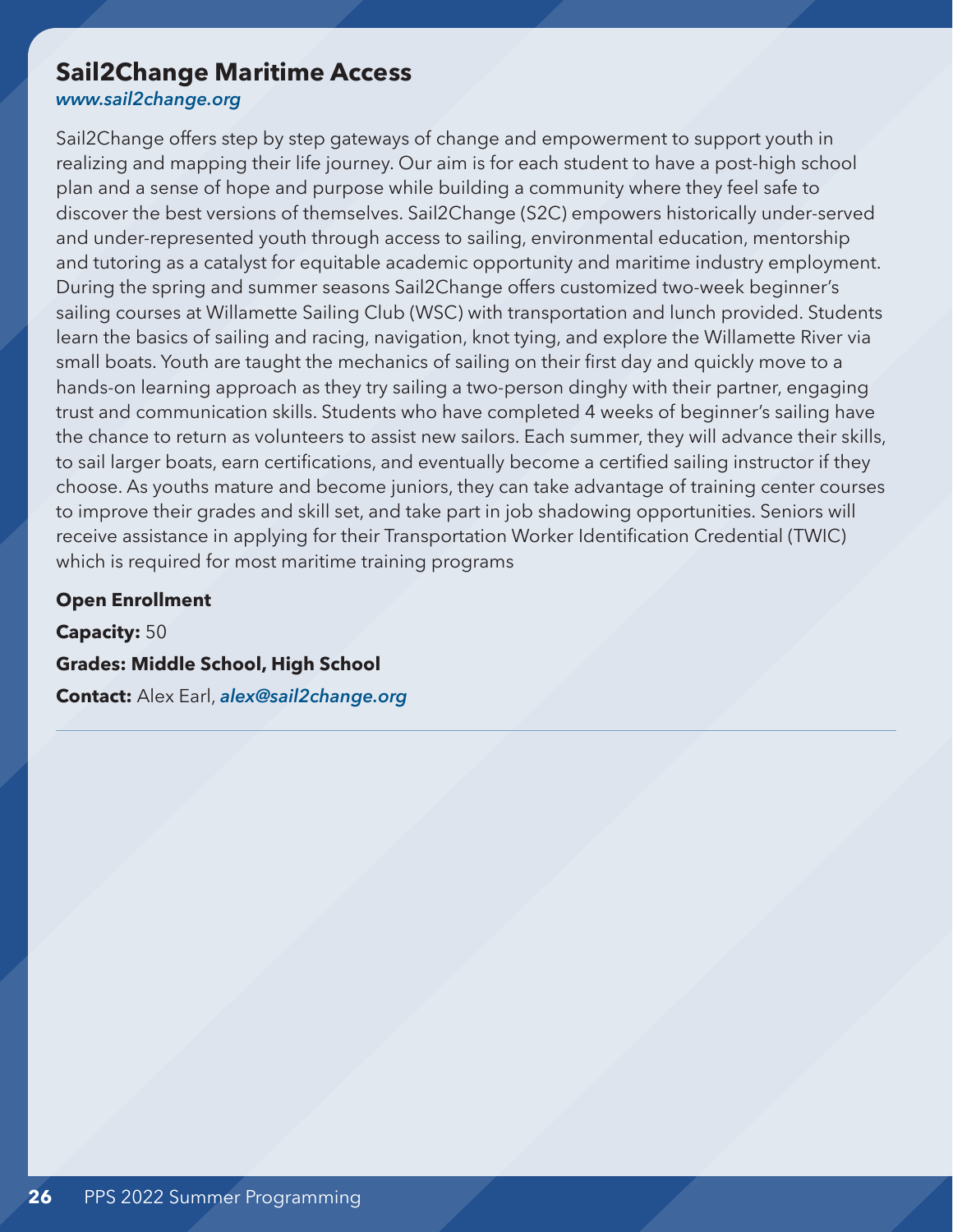### <span id="page-26-0"></span>**Science of Life**

#### *<https://feedthemass.org/> • <https://www.bb2s.org/> • <https://www.feedthemass.org/summer>*

Feed The Mass and Building Blocks 2 Success have teamed up to deliver our Science of Life program to students and their families through the Portland Public School Summer Enrichment, Engagement, and Safety Program. This collaboration brings a combination of science-based life skills education and practical real world STEM-based science education.

The program is designed to provide quality learning experiences that engage students in the collaborative process of learning new skills together, and exploring their individual interests and abilities. Workshops encourage organic natural learning experiences, introducing approachable opportunities for problem solving, critical reflection, and creative adaptability that will translate as skills into other areas of everyday life. Classes are specifically designed to support a variety of learning styles through a relaxed yet adventurous environment that involves all five senses and helps each participant find a helping role.

By making learning fun, active, and tangibly rewarding, we hope to engage and support kids who may be struggling in a standard school setting and empower them to take this confidence back into the classroom. Students will be guided to reflect on their increased level of confidence and self efficacy as they gain new knowledge and skills. Equipping students with the skills to contribute tangibly to their own and others' wellbeing promotes positive identity formation, pride in their accomplishments, and empowerment as active, productive members of their community.

Feed The Mass brings a holistic, multi-disciplinary education initiative in support of long term solutions to food insecurity and wellness-based health inequity. Each discipline focuses on a discrete element of health competency, which builds on and integrates with the components of the other disciplines to create a spectrum of empowerment. Programming seeks to equip students and their families with a holistic set of ideas and behaviors by strengthening their knowledge and skills at each of several key functional root causes of suboptimal health. We've focused on some of the most common causes of health inequity, and will educate and support students in each practice. Our featured disciplines include: food education (nutrition, cooking, and urban agriculture), fitness education with an emphasis on low impact movement, financial literacy, and mental wellness with an emphasis on overcoming and healing from social inequity.

Building Blocks 2 Success brings a STEM focused robotics program that teaches a fundamental set of skills that promote lifelong science learning through hands-on STEM-based activities. Classes develop and support critical thinking, problem solving, and teambuilding skills through a series of fun and educational challenges that require students to apply math and science concepts to the exciting world of robot building and programming. We strive to enhance personal and academic success by using STEM as a motivational tool to advance educational and intellectual achievement. Our programming provides connections to local science leaders and bridges to post-secondary opportunities in the STEM field.



#### *<https://www.feedthemass.org/summer>*

#### **Open Enrollment**

**Capacity:** 40 spaces per day for on-site activities; 100 spaces per day for online activities

#### **Grades: K–5, Middle School, High School**

We will provide a Summer Programming webpage for signups — please contact Jacobsen Valentine for info at *[jvalentine@feedthemass.com](mailto:jvalentine%40feedthemass.com?subject=)*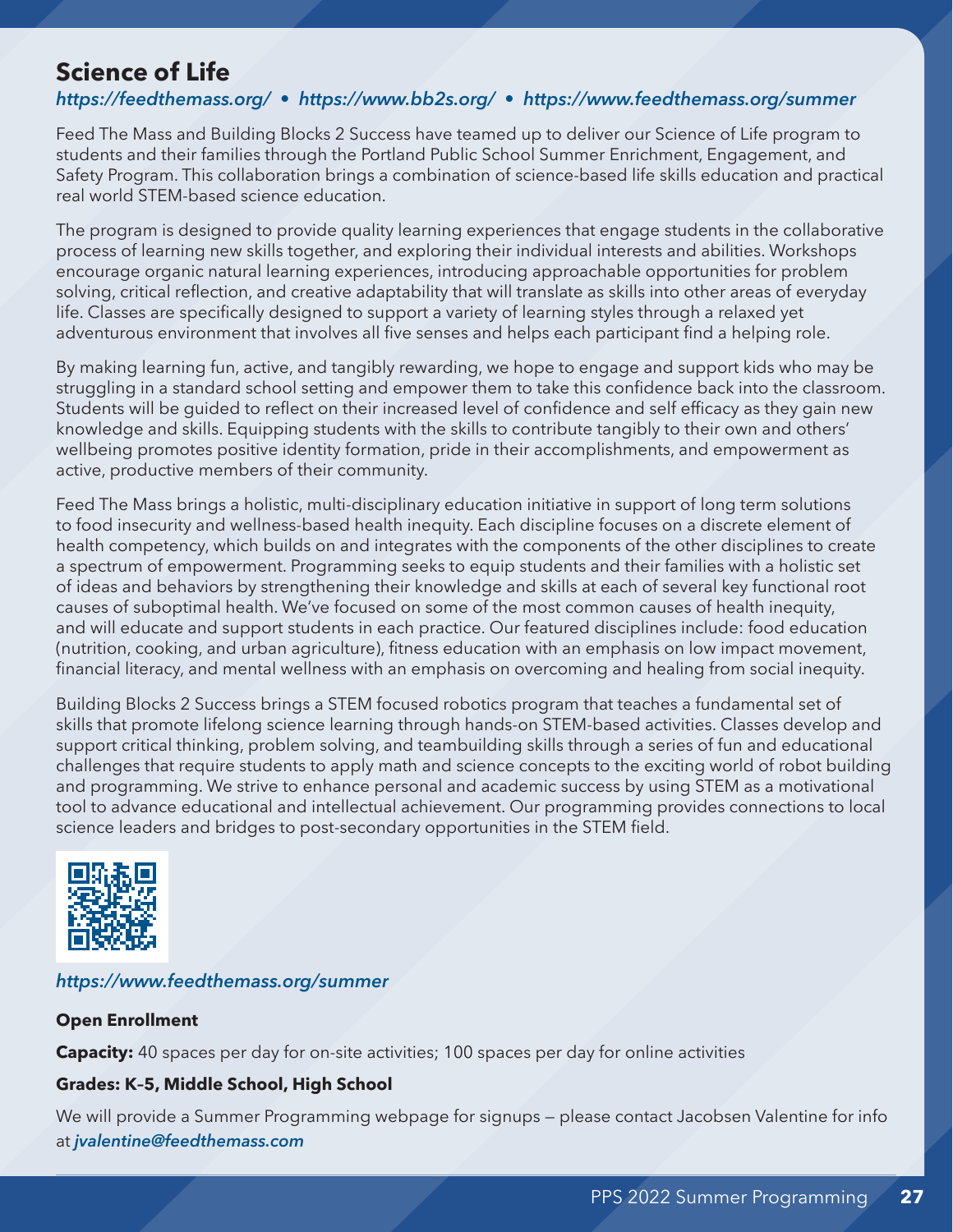### <span id="page-27-0"></span>**Self Enhancement, Inc. Summer 2022**

*<https://www.selfenhancement.org>*

Self Enhancement, Inc. will provide seven weeks of free, fun, and high-energy summer programming for elementary, middle, and high school students, at partnering PPS schools and at our Center for Self Enhancement facility on N. Kerby Avenue. Over five weeks, Monday–Friday, the afternoon schedule will offer enrichment classes, sports leagues and recreation, small-group and individual support, and opportunities to learn about the wider community and potential pathways to college/careers. Over two weeks in August, SEI will offer our high-energy sports camps for basketball varsity and hoops league play at the middle and high school levels, as well as volleyball, and softball. SEI's July Block Party at the Center will kick off the summer with a community-wide celebration.

Students/families can register online via the link provided on Self Enhancement Inc. (SEI's) website, and with the assistance of their in-school coordinators and Schools Uniting Neighborhoods (SUN) Community School managers

**Direct Registration Capacity:** 700 **Grades: K–5, Middle School, High School**

### **STRATEGIES FOR SUCCESS TRANSITIONING FROM ELEMENTARY TO MIDDLE SCHOOL**

*[www.NOTHINGBUTQUALITY.COM](http://www.NOTHINGBUTQUALITY.COM)*

To expand written and spoken language skills by converting a select culturally responsive literature and media into 30 and 60 second public service announcements.

Each "scholar" will participate in the development of audio and video "spots" about the contents of "Golden Legacy" Illustrated History Magazines. They will read aloud and silently to comprehend the meaning, acquire vocabulary, context, and accurate portrayals of famous Americans and others of African descent such as Alexander Pushkin the renowned Russian poet; and Benjamin Banneker, author of the first Almanac and builder of the first striking clock. Actively inform student thinking and applied mathematics analytical, and problem-solving skills using the salient aspects of local, regional, and global geography.

#### **Open Enrollment**

**Spaces:** 24

**Grades: K-5, Middle School**

**Contact:** Michael Grice, *[mcg@nothingbutquality.com](mailto:mcg%40nothingbutquality.com?subject=)*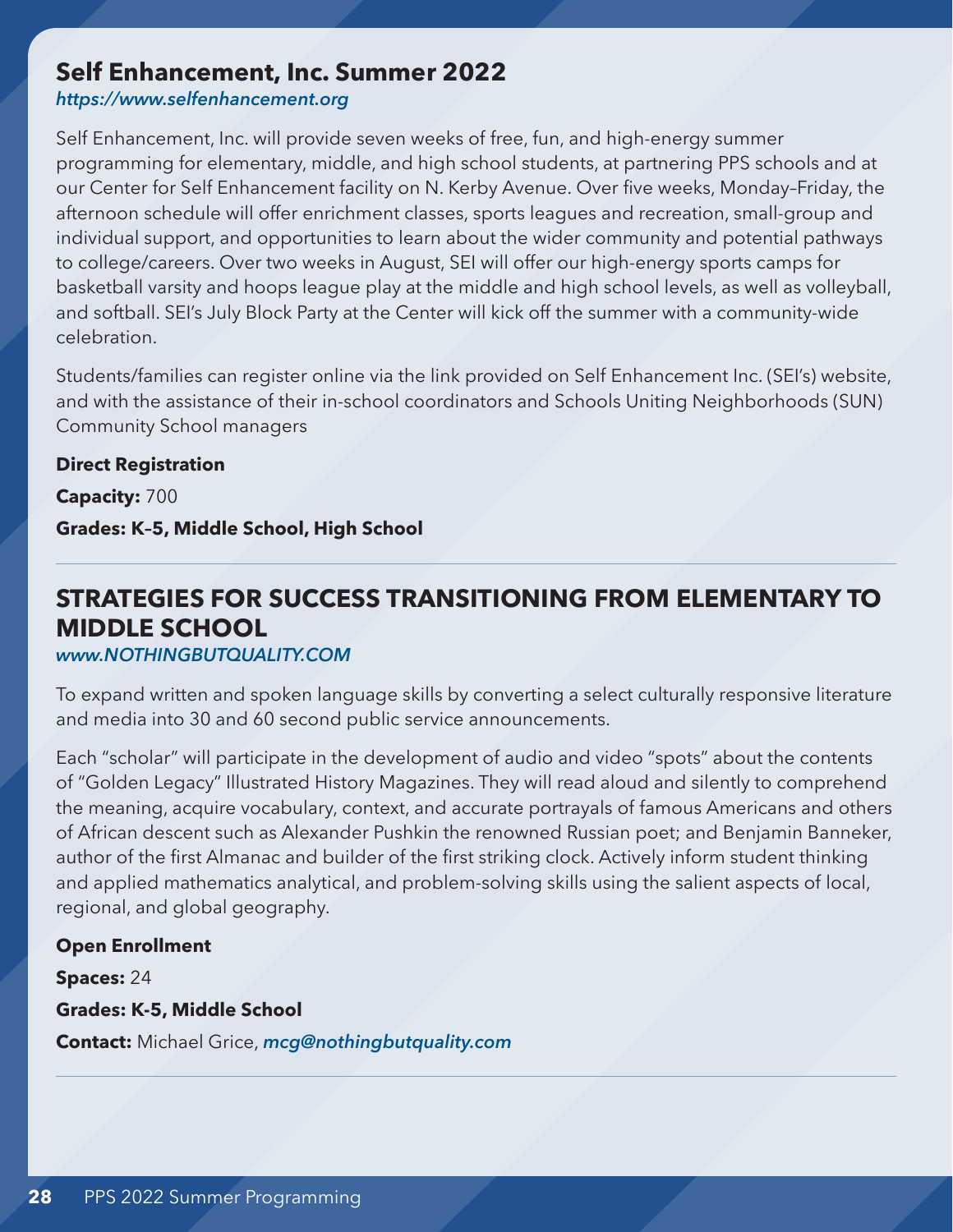### <span id="page-28-0"></span>**Summer Academy for Education and Employment (SAFE2) - 2022 Project**

#### *[www.kukatonon.org](http://www.kukatonon.org)*

The Summer Academy for Education and Employment (SAFE2)-2022 Project recruits youth and young adults, 16–25-year-olds, for summer professional development training and coaching. After successful completion of the two-week mandatory training/onboarding (from Monday, June 20 to Friday, July 1 from 9 AM to 5 PM), eligible recruits will receive an agreement to serve as interns with pay and incentives. The SAFE-2022 Project interns will operate a low-cost day camp with youth ages 7–15, "campmates" and guide "emerging leaders" 13–15-year-olds eligible to earn incentives including pay.

The day camp will operate on Monday to Friday for five (5) weeks at 10 AM to 4 PM starting on Tuesday, July 5 to Friday, August 5. The 2022 Open Village/Family Night will be on Friday, July 22 from 11 AM to 10 PM. The all-inclusive (group meals, travel, lodging, supplies) 2022 Family Camp Out will be held on Friday, August 5 to August 7. At the conclusion of the SAFE2-2022 Project, successful interns will be invited to an all-inclusive End of Summer Retreat at the beach/ coast planned for Thursday, August 11 to Sunday, August 14, and other awards. The Google Form enrollment applications are separate for interns and campmates.

#### **Open Enrollment**

**Capacity:** 20 total for interns; 48 total for day camp

#### **Grades: K–5, Middle School, High School**

Contact *[safe2@kukatonon.org](mailto:safe2%40kukatonon.org?subject=)* for access to Google Enrollment Forms (interns and campmates separate applications) will be used to register, and marketing materials that will also be located on the *[www.kukatonon.org](http://www.kukatonon.org)* website

### **Summer Dreaming**

#### *[www.cobmportland.org](http://www.cobmportland.org)*

This is a 7-week program meeting three days a week (Tuesday, Thursday, and Friday) beginning July 7, 2022 and ending August 18, 2022. The average day will run from 10am-3pm. Tuesdays and Thursdays will consist of journalism workshops in the morning and on Tuesdays an enrichment outing in the afternoon (i.e. hike, tour, etc.). On Fridays we will have a full or half-day outing. Our program aims to broaden students' options to opportunities for them inside and outside their community. Breakfast, lunch and snacks will be provided as well as transportation. To register please fill out the Google Form and we will reach out via email or phone.

#### **Direct Registration**

**Spaces:** 20

#### **Grades: Middle School, High School**

For more information, contact us at *[mentoring@cobmportland.org](mailto:mentoring%40cobmportland.org?subject=)*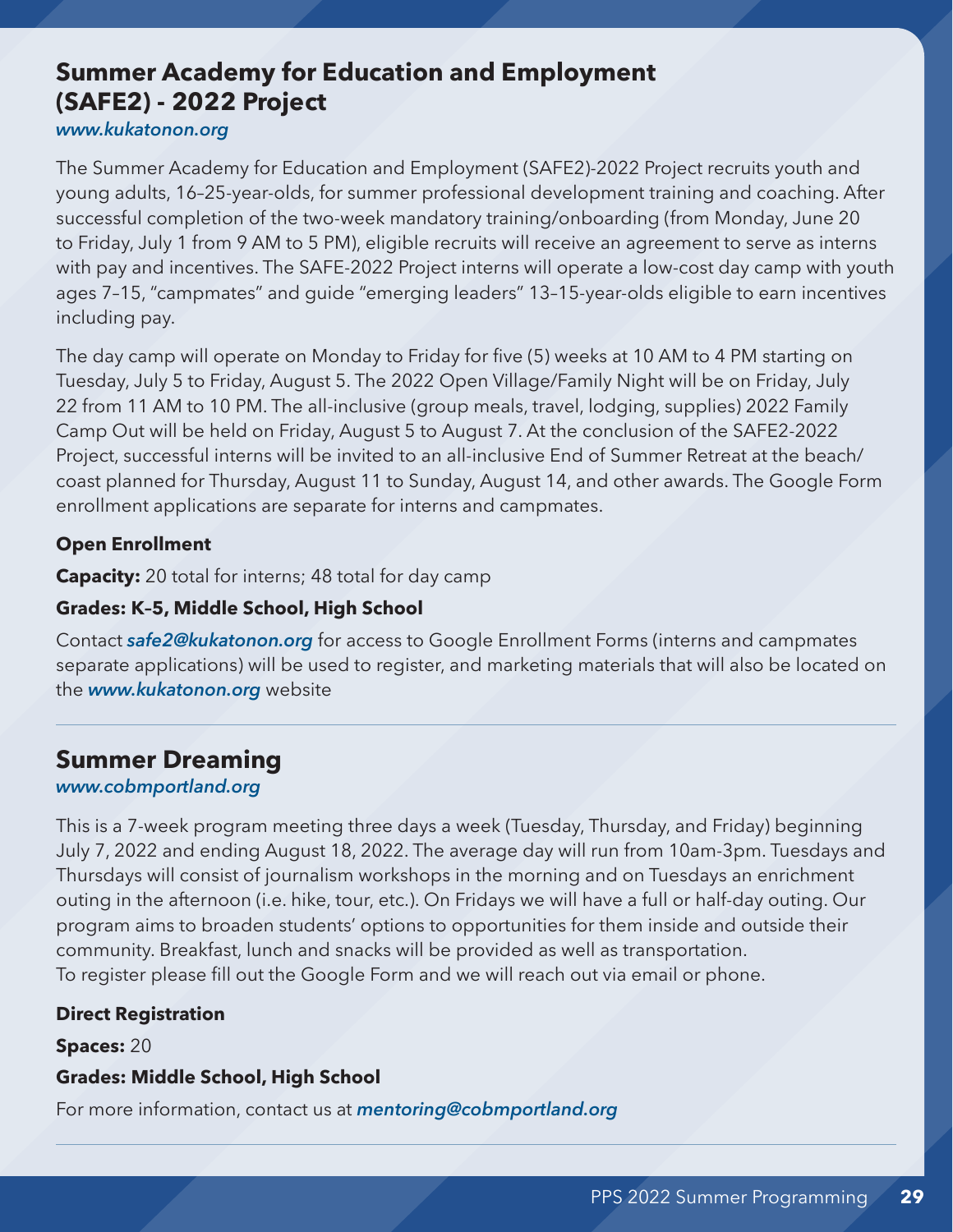### <span id="page-29-0"></span>**Summer Escalera**

#### *<http://www.latnet.org/escalera-12th-grade>*

Summer Escalera provides students with leadership development skills, a stronger sense of connection to their academic and cultural community, and enhances student self-perception of confidence and adversity. Six workshops are combined with enrichment activities to teach students about time management, tips for high school success, career exploration, college planning, writing, and Latin American culture. For many of the students we work with who have often struggled in high school, Summer Escalera is an opportunity to meet other Latinx students, to learn from strong Latinx role models, and to begin to set a trajectory toward college confident in their identity. We also will provide a one-week college tour of university campuses in Oregon and California. During these University visits our students will explore the benefits of attending University, life at the respected University through a student-led panel, and financial aid resources and opportunities. The tours will mainly be conducted by Latino Student-Led Organizations like Hermanos/Hermanas Unid@s to further build our student's sense of belonging at these higher education institutes.

#### **Direct Registration**

**Spaces:** 20

#### **Grades: High School**

**Contact:** Melissa McCoy, 503-283-6881, *[mmelissa@latnet.org](mailto:mmelissa%40latnet.org?subject=)*

### **Summer YIELD**

#### *<https://sites.google.com/uniteoregon.org/yield/home?authuser=0>*

To register for Summer YIELD (Youth-Led Involvement through Engagement and Leadership Development) Program participants must complete the YIELD Registration Form on our website and click on the Application tab in the top right hand corner. There it will take you to the registration form to complete. Once application is submitted Melissa, YIELD Organizer will contact you via phone or email to confirm registration.

#### **Open Enrollment**

**Spaces:** 20

#### **Grades: Middle School**

Our YIELD summer programming is a student leadership program with an emphasis on school community development, workforce development, and safe recreational trips.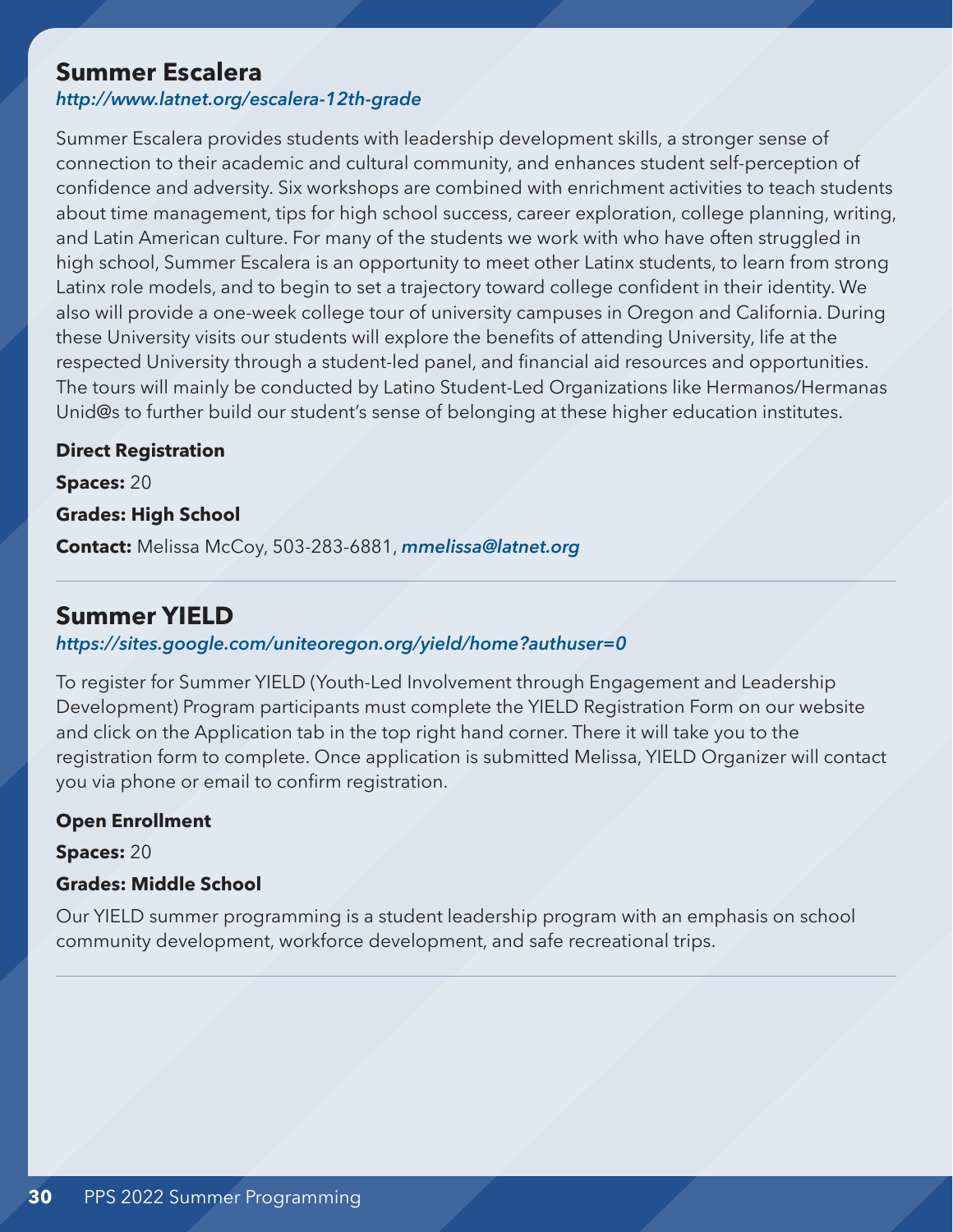### <span id="page-30-0"></span>**Trại Hè Summer Camp**

#### *[www.hphpdx.org](http://www.hphpdx.org)*

Hội Phụ Huynh is hosting its Vietnamese Dual Language Immersion Summer Camp, Trại Hè, in the summer of 2022. Hội Phụ Huynh aims to provide this camp free of cost to all accepted applicants. Trại Hè is the only Vietnamese Dual Language Immersion Summer Camp of its kind in the Portland Metro region, which is home to the second Vietnamese Dual Language Immersion (VDLI) program in the country. As the second most spoken emergent language in Portland, Trại Hè will meet an extremely large need in the community that is otherwise currently unmet.

A typical week at camp would include enrichment classes such as cooking, art, music, Vietnamese language, and an end-of-week celebration for students and families. All of our staff and volunteers have either studied Vietnamese, are bi-lingual, native speakers or are of Vietnamese heritage, and come to us from local and Vietnamese schools, universities and the community.

The Vietnamese Dual Language Immersion summer camp, Trại Hè, serves students and families participating in the Vietnamese Dual Language Immersion program in Portland Public Schools. This currently extends to Vietnamese Dual Language Immersion (VDLI) students at both Rose City Park Elementary School and Roseway Heights Middle School for summer 2022.

The camp is planned for three one-week cohorts, with one training week for staff preceding (from the week of June 20th ending the week of July 4th).

The goal of the camp is to provide a safe, culturally enriching and linguistically enriching environment for our underserved and underrepresented Vietnamese Dual Language Immersion students. We plan to provide continuity of language exposure throughout the summer as well as to provide culturally relevant and enriching experiences to our students through a variety of unique and engaging activities that are rarely found in any of PPS's summer offerings.

Some examples of curriculum and culturally specific, educational camp activities include: Arts: Work with Thư Pháp Style Writing, Tò he, Dance: Lion dancing in partnership with the White Lotus Lion Dance Team Games: folk games (Mèo đuổi chuột, Rồng rắn lên mây, kéo co, nhảy dây) Singing: Traditional Songs and practice with vocabulary Drama Based Stories: Students Perform historical or traditional stories Cooking: Iconic Vietnamese dishes Geography and History of Vietnam

All of these activities are designed to reinforce the language, identity and heritage of our students while also introducing and sharing parts of our culture to those that do not necessarily identify as Vietnamese-American. This helps not only to provide social and emotional support to our Vietnamese-American students, but will also broaden and expand the understanding of our culture to other participants that otherwise do not identify as Vietnamese-American.

#### **Direct Registration**

#### **Capacity:** 90

#### **Grades: K-5, Middle School**

Registration online at *[www.hphpdx.org](http://www.hphpdx.org)* and paper registration will be available at Rose City Park Elementary and Roseway Heights Middle School and any interested families can reach out to Hội Phụ Huynh directly at *[hoiphuynh.vdli@gmail.com](mailto:hoiphuynh.vdli%40gmail.com?subject=)*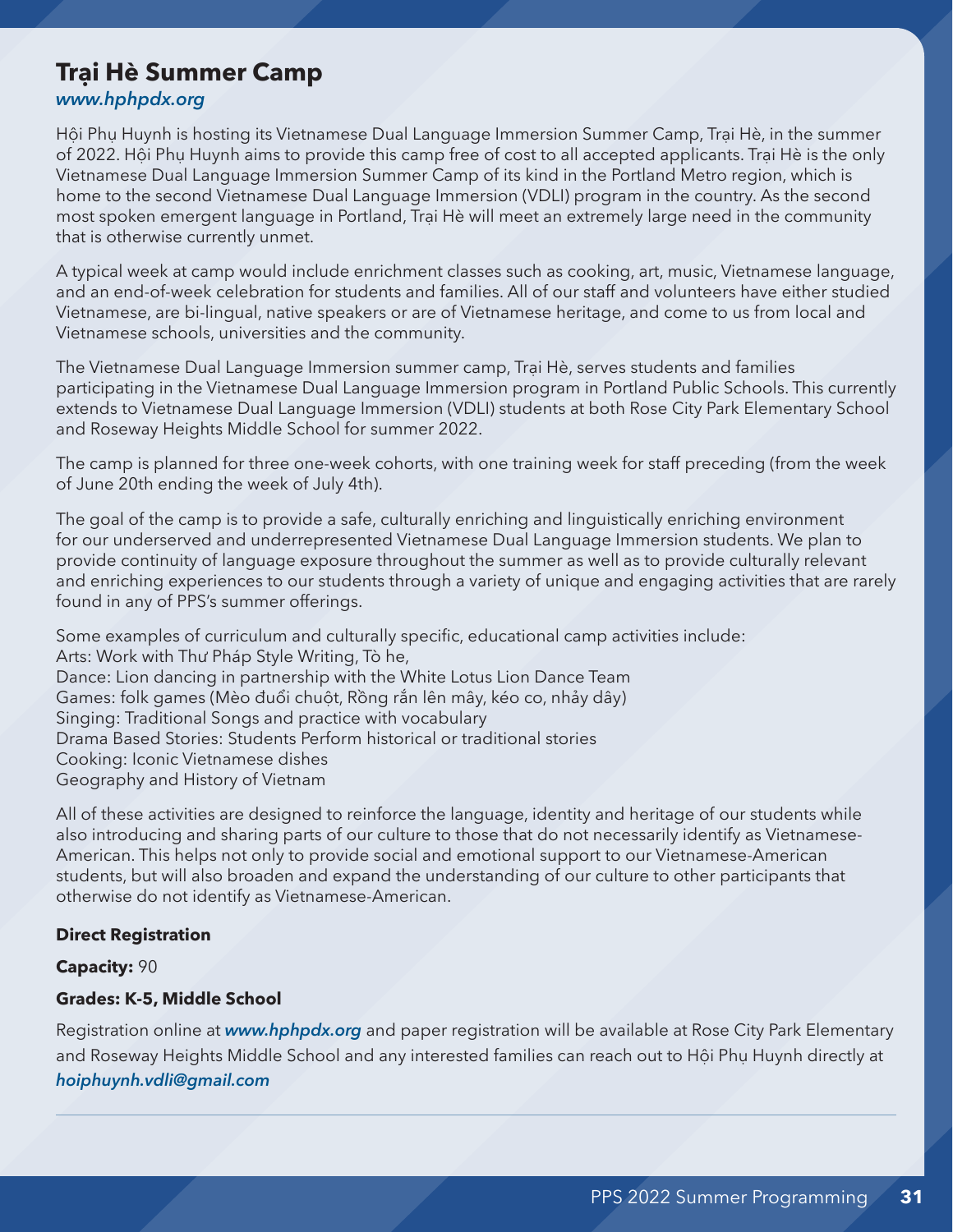## <span id="page-31-0"></span>**TYE (TiE Young Entrepreneurs) Start Your Startup Summer Camp**

*<https://oregon.tie.org/tye-summer/>*

The "Start Your Startup Summer Camp" will challenge and empower students to become the next generation of entrepreneurs, business, and community leaders. During this week-long camp, students will be guided into an entrepreneurial mindset of solving problems through invention. By the end of the week, students will have identified a problem, come up with a viable solution, prototyped their product, and will pitch their invention and business to their peers.

Student will leave the camp with:

- A like-minded peer group interested in invention and entrepreneurship
- Business mentors they can turn to for future assistance with business and invention ideas
- An entrepreneurial mind-set that will help them solve problems in their communities
- Increased presentation skills and confidence they can take with them throughout their lives"

Register here: *<https://oregon.tie.org/tye-summer/>*

#### **Open Enrollment**

**Spaces:** 50

#### **Grades: Middle School, High School**

**Contact:** Program Manager, Nicole Marris at *[nicole.marrs@oregon.tie.org](mailto:nicole.marrs%40oregon.tie.org?subject=)*

### **Urban League of Portland (ULPDX) Summer Youth Leadership Academy** *[www.ULPDX.org](http://www.ULPDX.org)*

The ULPDX Summer Youth Leadership Academy provides full summer programming with activities, engagements, and coaching targeted toward BIPOC middle and high school youth. The program is intended to introduce students to non-traditional activities that encourage them to get active and it is based on our pillars of leadership, empowerment, advocacy, and community service. The summer calendar includes a combination of small and large group activities, organized outings, and fun physical activities.

#### **Direct Registration**

#### **Spaces:** 50

#### **Grades: Middle School, High School**

Electronic and paper applications are available by contacting *[YouthPrograms@ulpdx.org](mailto:YouthPrograms%40ulpdx.org?subject=)* beginning on 5/15/22. Staff is available to answer questions and assist with the enrollment process Monday–Friday 8:30 a.m. – 5 p.m. In addition, the Urban League provides access to our Resources Room and the use of a computer to complete the application process by appointment.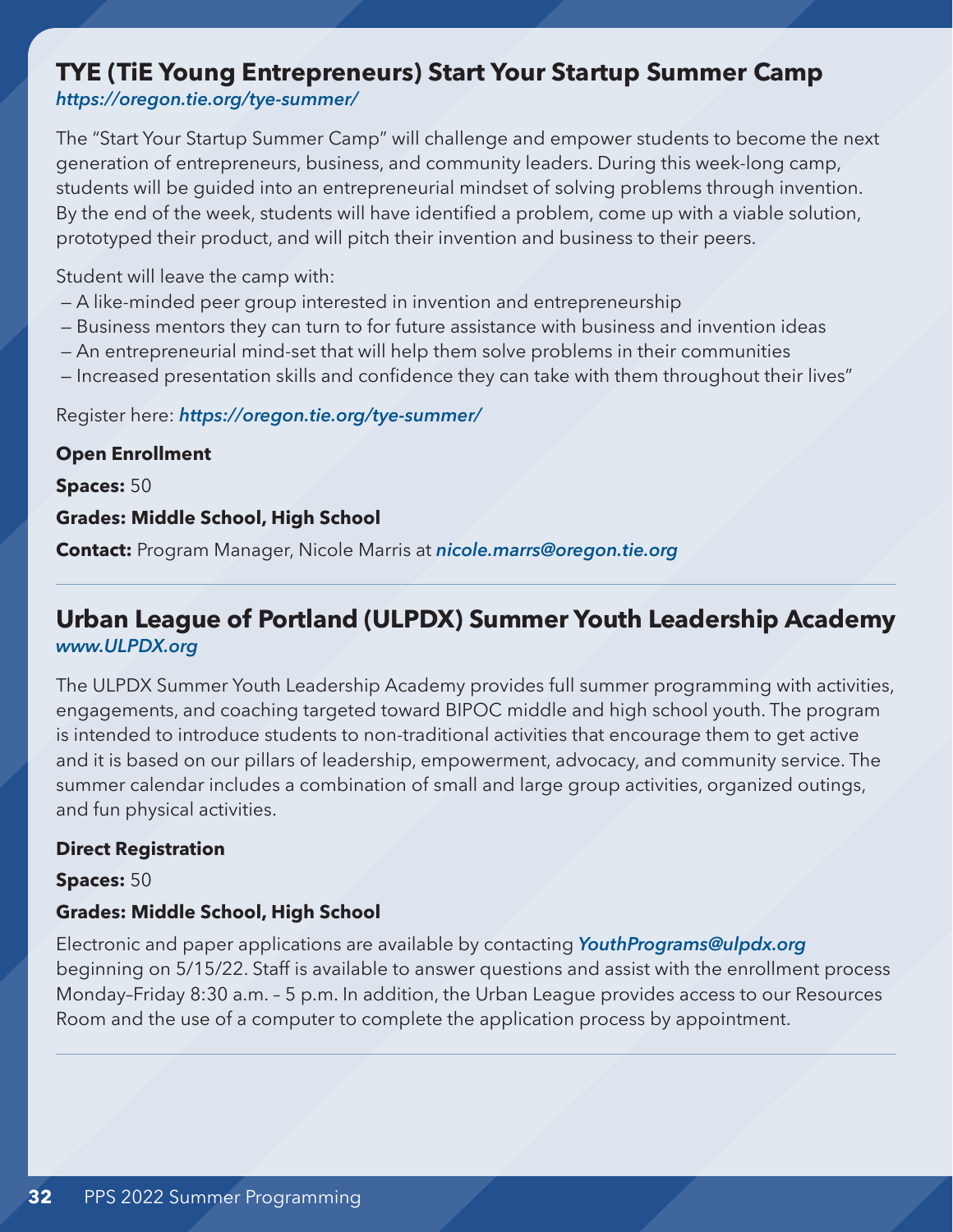## <span id="page-32-0"></span>**Vibe's Lift Youth Voices Mural Project**

#### *[www.vibepdx.org](http://www.vibepdx.org)*

Vibe of Portland is offering a 6-week, full-day summer program which offers drawing, painting, and mural making. Meals will be available on-site. Be part of an incredible opportunity to have your voice be heard and turned into permanent art, for all to see. Primarily for grades 6–8, students will learn basic illustration and drawing skills needed to design a mural, and then painting and mural construction skills when the mural is mounted. Students will also learn how to write stories and autobiographies based on interviewing family and friends that will go into the design of the mural. Together we will also read a common book and discuss how the story reflects our lives in Portland currently. This program is a wonderful opportunity to learn, develop and work on art skills, in addition to becoming stronger in our reading and writing skills. The final result of this exciting and intensive program will be a permanent mural that we can admire and take pride in for years to come.

#### **Open Enrollment**

**Spaces:** 20

#### **Grades: Middle School**

Registration is through our in-house system Sawyer. We will set up courses on our system, and students or parents can enroll directly. Please contact Dunja Marcum 503.320.5600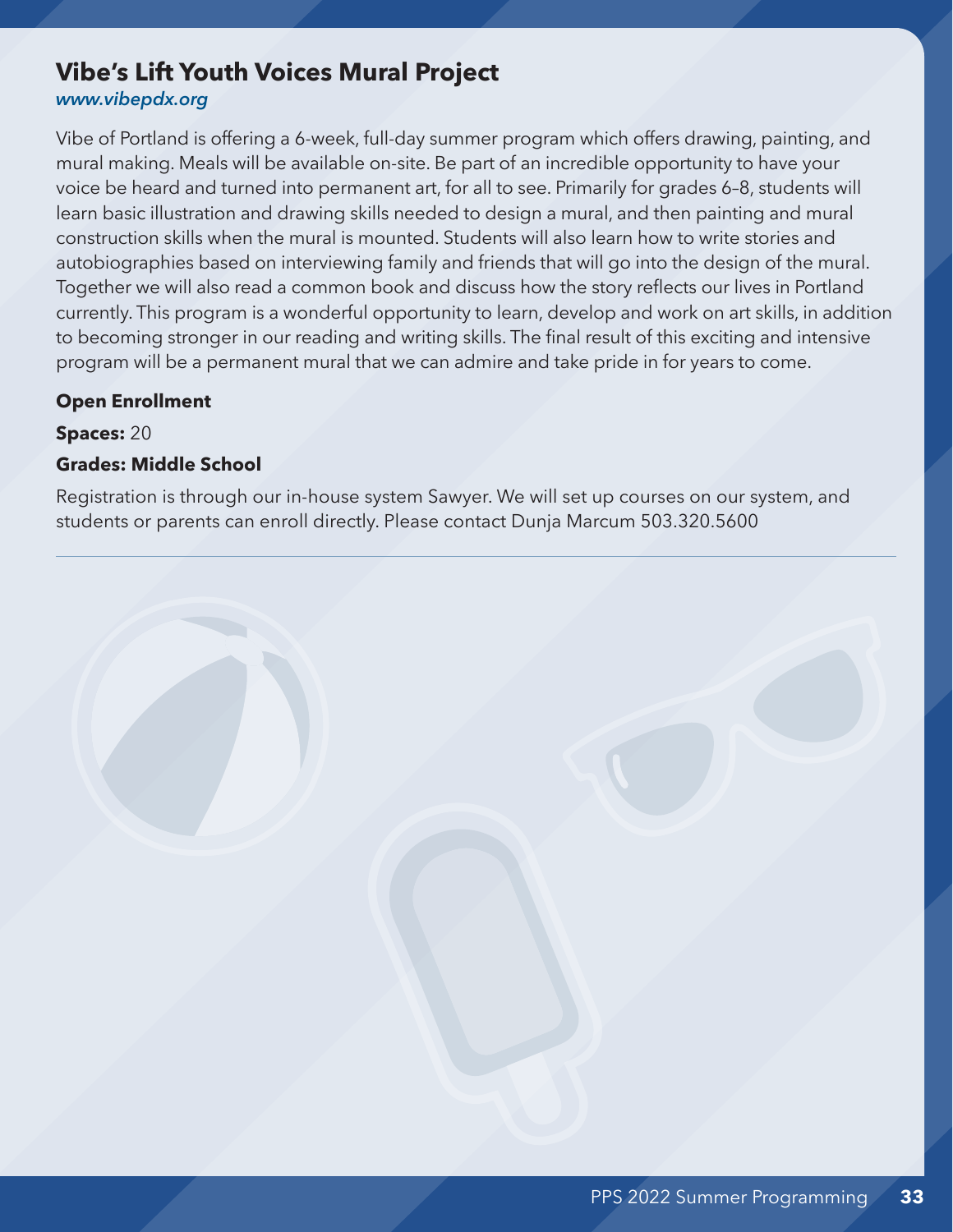### <span id="page-33-0"></span>**Wellness Squad**

#### *[www.VillageResiliency.com](http://www.VillageResiliency.com)*

Wellness Squad is a weekly group held for B/I/POC students that centers social and emotional health. The Wellness Squad will meet every Tuesday for 8 weeks, June 21–August 9th. Each group will run for 3 hours.

Wellness Squad will focus on a different aspect of social and emotional health each week, while specifically focusing on stress management tools and building healthy identity. Every group includes an in-depth project where students will be exposed to a variety of outlets for creative expression and building confidence. Examples of projects included in Summer 2022 are shoe painting/design, candle making, creating a stress toolkit, etc.; students will keep their completed projects each week.

This group is designed and reserved for students who identify as Black, Indigenous, or a Person of Color, and is appropriate for all genders.

Wellness Squad will have two sections offered: AM 9a -12p for Incoming 6th and 7th graders PM 1p-4p for Incoming 8th and 9th graders"

#### **Direct Registration**

30 spaces available; 15 in AM section; 15 in PM section

#### **Grades: Middle School, High School**

**Contact:** Vanessa Washington - *[Vanessaw@villageresiliency.com](mailto:Vanessaw%40villageresiliency.com?subject=)* or *[Michelleg@villageresiliency.com](mailto:Michelleg%40villageresiliency.com?subject=)*; 360.601.7842. Youth must be registered by 5p on Friday June 10. Please contact Michelle or Vanessa to register.

### **Wild Diversity Summer Camp - Land and Paddle Adventures**

*<https://wilddiversity.com/youth-ecology>*

Wild Diversity's Summer Camp - Land and Paddle Adventures is a multi-week outdoor experience that includes two separate tracks focused on experiencing adventures on either land or on water. Youth participants will dive deeper into building specific skill sets, in the field, for a full day each week. During the final week the students will design and lead a multi-day overnight adventure trip. Wild Diversity's Summer Camp is geared toward serving up to 28 BIPOC middle and high school aged youth (ages 11–18). There is space for 20 youth in the nine-week Land Adventurer track (on Mondays or Tuesdays, 9 AM–5 PM) and 8 youth in the eight-week Paddle Adventurer track (on Wednesdays, 9 AM–5 PM).

#### **Direct Registration**

**Capacity:** 28 (20 spaces for land adventures; 8 spaces for paddle adventures)

**Contact:** *[admin@wilddiversity.com](mailto:admin%40wilddiversity.com?subject=)*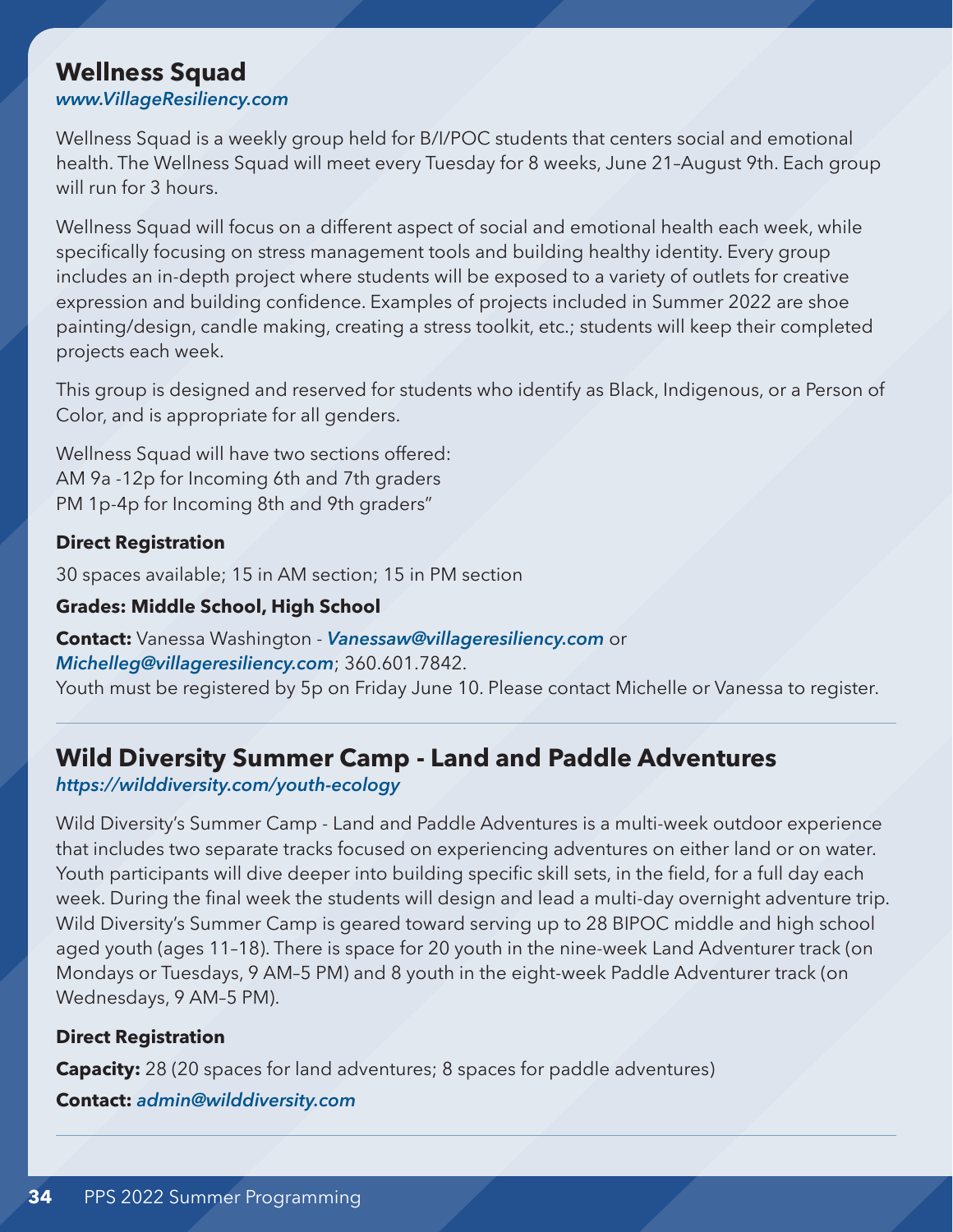### <span id="page-34-0"></span>**YMCA of Columbia-Willamette**

#### *<https://www.ymcacw.org/camps/summer>*

YMCA Summer Day Camps provide fun, child-centered activities and opportunities for learning through discovery, and challenge children to grow in imagination, creativity, self-directed initiative and leadership. Curriculum activities focus on themed arts and crafts, STEM, Physical Activity, Literacy, Service Learning, and more!

#### **Open Enrollment**

There are 10 spaces reserved for this purpose at each of our five summer camp locations. There are an additional 15 slots at Beach for our CIT (counselor in training)/LIT (leader in training) program.

#### **Grades: K-5, Middle School**

To register please either go to the YMCA Summer Camps page at *[https://www.ymcacw.org/](https://www.ymcacw.org/camps/summer) [camps/summer](https://www.ymcacw.org/camps/summer)*, select the location of your choice, and complete registration online; or contact Ryan Brickley at *[rbrickley@ymcacw.org](mailto:rbrickley%40ymcacw.org?subject=)* to be registered by a YMCA employee.

### **Young Audiences Art Camps**

#### *<https://www.ya-or.org/summer-2021-art-camps-pps>*

Get ready for a summer break filled with color and creativity. Our popular Teaching Artist programs have become week-long Art Camps with the goal of connecting kids with their natural creativity for a great day camp experience.

Talented teaching artists and classroom staff members will introduce campers to a variety of different art media through open ended exploration and project work in the visual and performing arts.

#### **Open Enrollment**

**Capacity:** 20 per class per week. 320 total spaces available.

#### **Grades: K–5**

Registration will open online in late April *<https://www.ya-or.org/summer-2022-art-camps-pps>* Students may register for one of four weeks of camp. Direct registration questions to *[Kristi@ya-or.org](mailto:Kristi%40ya-or.org?subject=)* or 503-225-5900.